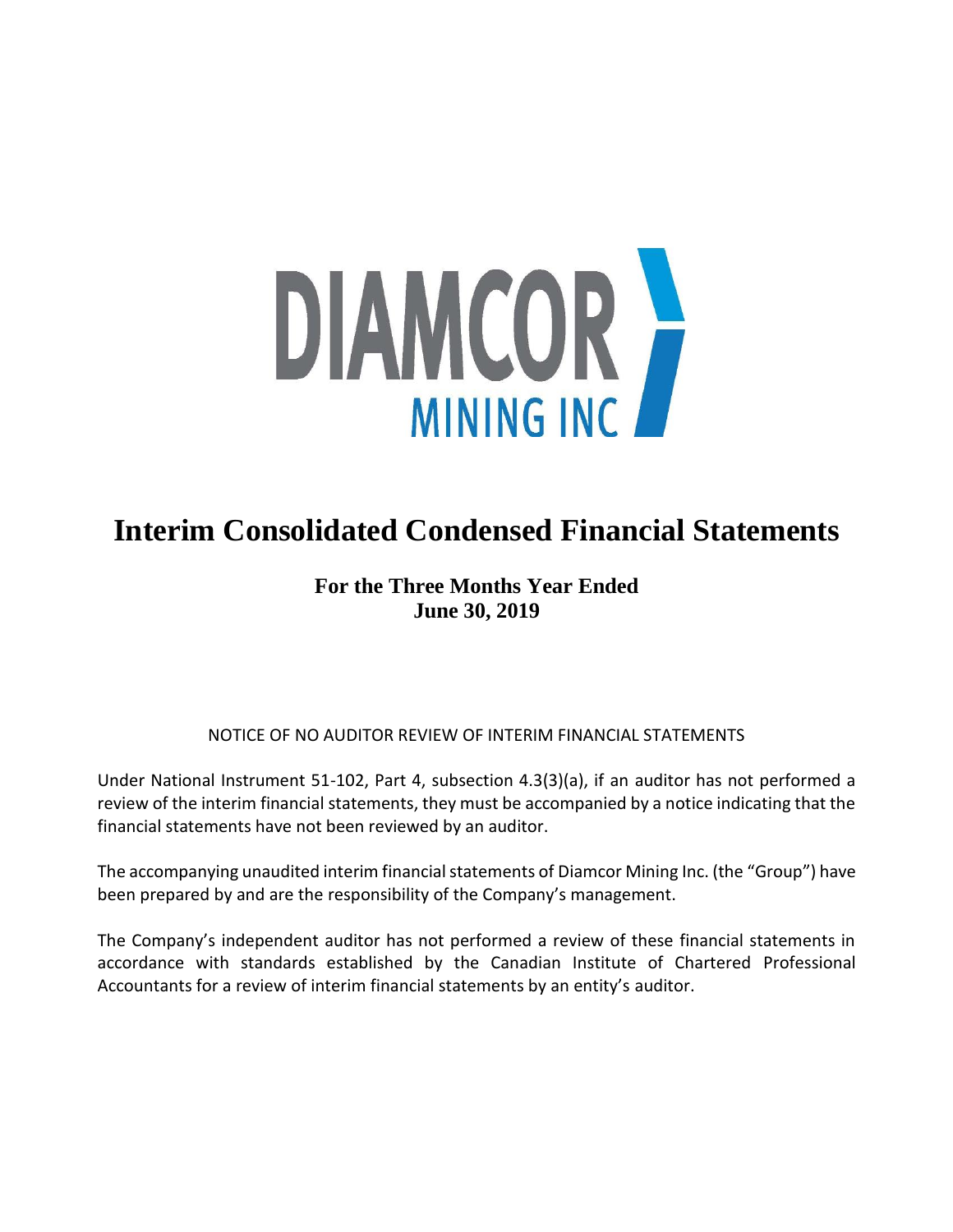# **Diamcor Mining Inc. Consolidated Statements of Financial Position**

| As at:                                                |    | June 30           | March 31        |
|-------------------------------------------------------|----|-------------------|-----------------|
|                                                       |    | 2019<br>unaudited | 2019<br>audited |
|                                                       |    |                   |                 |
| <b>ASSETS</b>                                         |    |                   |                 |
| <b>CURRENT</b>                                        |    |                   |                 |
| Cash and cash equivalents                             | \$ | 228,919           | \$<br>139,080   |
| Accounts receivable (Note 10a)                        |    | 327,503           | 200,617         |
| Inventory (Note 2.3)                                  |    | 241,635           | 615,929         |
| Prepaids                                              |    | 53,341            | 31,592          |
|                                                       |    | 851,398           | 987,218         |
| <b>NON CURRENT</b>                                    |    |                   |                 |
| Restricted cash (Note 14)                             |    | 725,195           | 723,708         |
| Property, plant and equipment (Note 3)                |    | 6,783,045         | 6,991,561       |
| <b>Total assets</b>                                   |    | \$8,359,638       | \$<br>8,702,487 |
|                                                       |    |                   |                 |
| <b>LIABILITIES</b>                                    |    |                   |                 |
| <b>CURRENT</b>                                        |    |                   |                 |
| Accounts payable (Note 13)                            | S. | 1,949,066         | \$<br>1,127,382 |
| Deposits                                              |    | 500,000           |                 |
| Current portion of long-term debt (Note 4)            |    | 4,150,177         | 4,058,456       |
|                                                       |    | 6,599,243         | 5,185,838       |
| <b>NON CURRENT</b>                                    |    |                   |                 |
| Deferred tax liablity                                 |    | 459,361           | 458,419         |
| Decommissioning liability (Note 5)                    |    | 484,793           | 479,560         |
| Due to Nozala Investments (Note 4)                    |    | 1,713,157         | 1,654,241       |
| <b>Total liabilities</b>                              |    | 9,256,554         | 7,778,058       |
| <b>SHAREHOLDERS' EQUITY</b>                           |    |                   |                 |
| Share capital (Note 6)                                |    | 34,074,691        | 34,074,691      |
| Contributed surplus (Note 7)                          |    | 11,571,195        | 11,571,195      |
| Warrants (Note 6)                                     |    | 2,090,956         | 2,090,956       |
| Accumulated other comprehensive loss                  |    | (7,077,296)       | (6,825,142)     |
| Deficit                                               |    | (36, 550, 142)    | (35, 225, 722)  |
| <b>Total equity</b>                                   |    | 4,109,404         | 5,685,978       |
| Non-controlling interests (Note 15)                   |    | (5,006,320)       | (4,761,549)     |
| (Deficit) equity attributable to owners of the parent |    | (896, 916)        | 924,429         |
| Total liabilities and shareholders' equity            |    | \$8,359,638       | \$<br>8,702,487 |
|                                                       |    |                   |                 |

### **GOING CONCERN** (Note 1) **COMMITMENTS** (Note 12) **SUBSEQUENT EVENTS** (Note 16)

On behalf of the board "Dean Taylor" **Director** Director "Sheldon Nelson" **Director** 

The accompanying notes are an integral part of these consolidated financial statements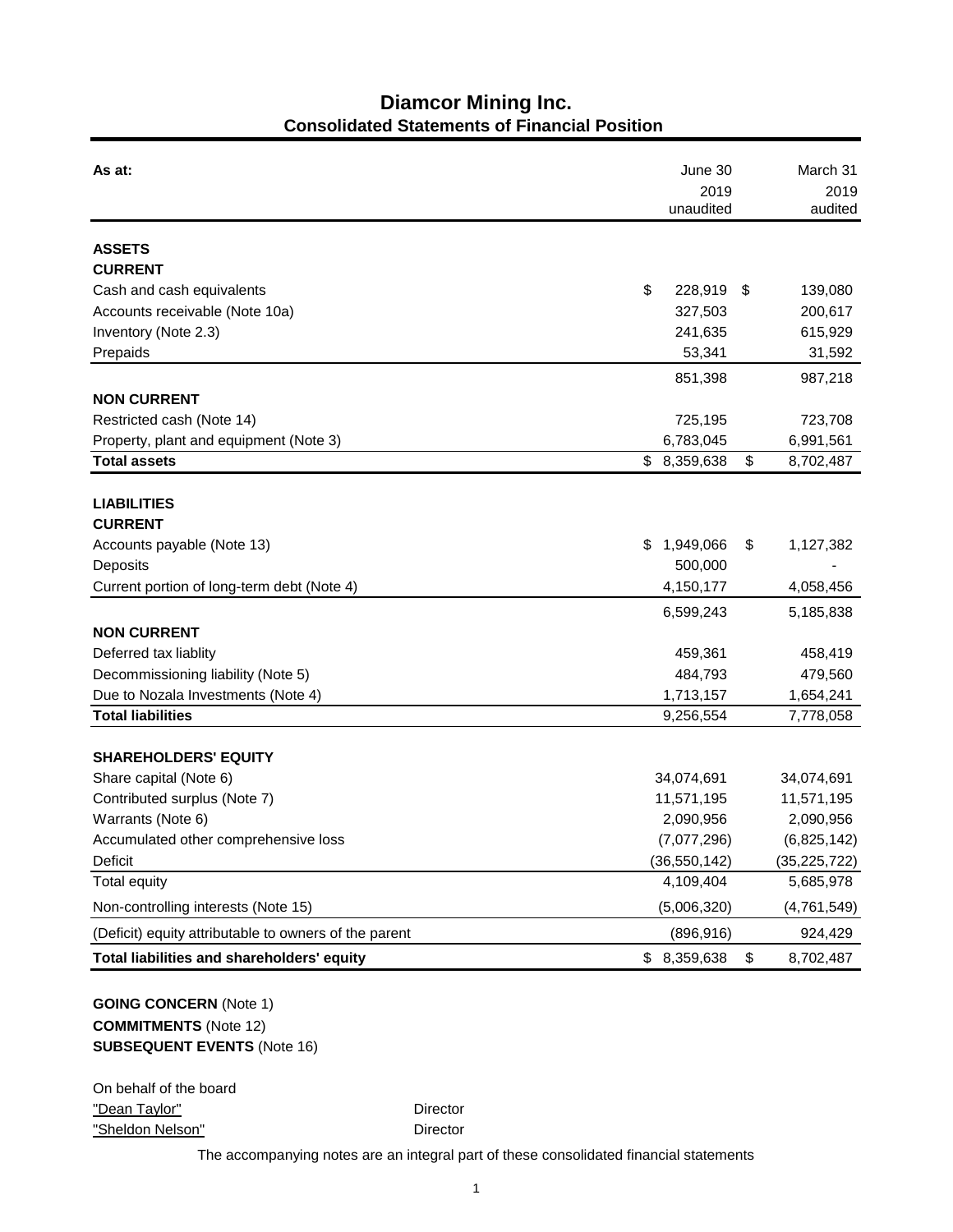|                                                         | For the<br>Three months ended<br>June 30, 2019 |                           | For the<br>Three months ended<br>June 30, 2018 |
|---------------------------------------------------------|------------------------------------------------|---------------------------|------------------------------------------------|
| <b>SALES</b><br><b>OPERATING EXPENSES</b>               | \$<br>1,154,005<br>1,781,352                   | \$<br>\$                  | 193,606<br>698,713                             |
| <b>GROSS MARGIN</b>                                     | (627, 347)                                     |                           | (505, 107)                                     |
| <b>GENERAL AND ADMINISTRATIVE EXPENSES</b>              |                                                |                           |                                                |
| Accretion and depreciation (Note 3 and 5)               | 235,206                                        |                           | 305,934                                        |
| Consulting fees                                         | 126,500                                        |                           | 59,000                                         |
| Insurance                                               | 20,932                                         |                           | 21,665                                         |
| Interest and bank charges                               | 149,441                                        |                           | 139,145                                        |
| Office                                                  | 30,641                                         |                           | 27,353                                         |
| <b>Professional fees</b>                                | 88,019                                         |                           | 41,919                                         |
| Promotion and investor relations                        | 15,190                                         |                           | 184,046                                        |
| Salaries and wages                                      | 285,906                                        |                           | 157,782                                        |
| Transfer agent and regulatory fees                      | 6,899                                          |                           | 12,891                                         |
| Travel                                                  | 12,404                                         |                           | 36,311                                         |
|                                                         | 971,138                                        |                           | 986,046                                        |
| <b>LOSS FROM OPERATIONS</b>                             | (1,598,485)                                    |                           | (1,491,153)                                    |
|                                                         |                                                |                           |                                                |
| <b>OTHER INCOME AND EXPENSES</b>                        |                                                |                           |                                                |
| Interest and other income                               | 12,495<br>830                                  |                           | 13,830                                         |
| Foreign exchange                                        |                                                |                           | (1, 817)                                       |
|                                                         | 13,325                                         |                           | 12,013                                         |
| <b>NET LOSS FOR THE PERIOD</b>                          | \$<br>(1,585,160)                              | \$                        | (1,479,140)                                    |
| <b>OTHER COMPREHENSIVE GAIN (LOSS)</b>                  |                                                |                           |                                                |
| Items to be reclassified subsequently to profit or loss |                                                |                           |                                                |
| Foreign currency translation (loss) gain                | (236, 185)                                     |                           | (830, 174)                                     |
| TOTAL COMPREHENSIVE LOSS FOR THE PERIOD                 | \$<br>(1,821,345)                              | $\boldsymbol{\mathsf{S}}$ | (2,309,314)                                    |
|                                                         |                                                |                           |                                                |
| Total net loss attributable to:                         |                                                |                           |                                                |
| Non-controlling interests                               | \$<br>(260, 740)                               | \$                        | (204, 243)                                     |
| Equity holders of parent                                | (1,324,420)                                    |                           | (1, 274, 897)                                  |
|                                                         | \$<br>(1,585,160)                              | \$                        | (1,479,140)                                    |
| Total comprehensive loss attributable to:               |                                                |                           |                                                |
| Non-controlling interests                               | \$<br>$(244, 771)$ \$                          |                           | (1, 214, 091)                                  |
| Equity holders of parent                                | (1, 576, 574)                                  |                           | (1,095,223)                                    |
|                                                         | \$<br>(1,821,345)                              | \$                        | (2,309,314)                                    |
|                                                         |                                                |                           |                                                |
| Net loss per share - basic and diluted (Note 6)         | \$<br>(0.02)                                   | \$                        | (0.02)                                         |

# **Diamcor Mining Inc. Consolidated Statements of Loss and Comprehensive Loss**

The accompanying notes are an integral part of these consolidated financial statements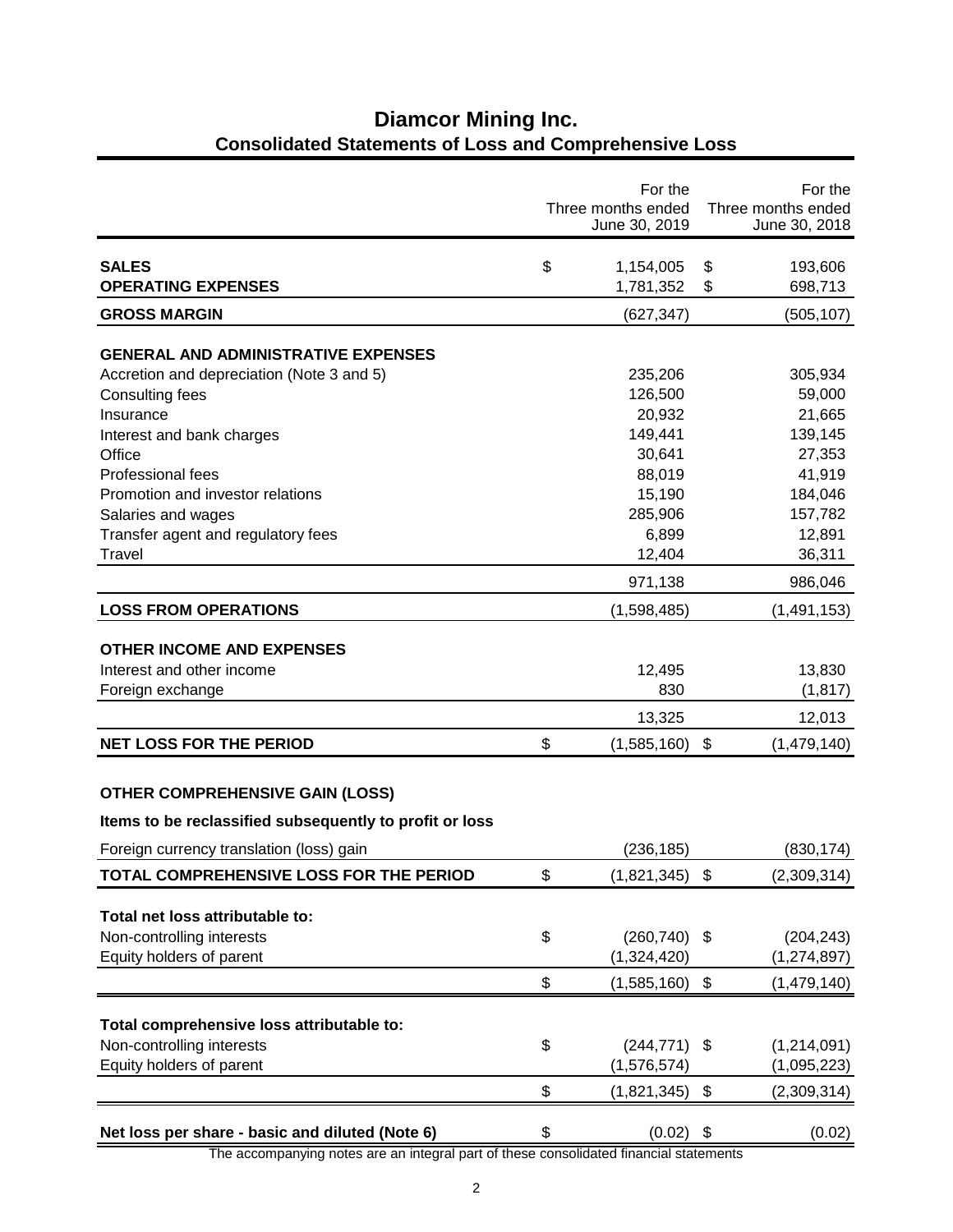# **Diamcor Mining Inc. Consolidated Statements of Cash Flows**

|                                                                 |    | For the          |                                       |
|-----------------------------------------------------------------|----|------------------|---------------------------------------|
|                                                                 |    |                  | Three months ended Three months ended |
|                                                                 |    | June 30, 2019    | June 30, 2018                         |
| <b>CASH FLOWS FROM OPERATING ACTIVITIES</b>                     |    |                  |                                       |
| Net loss for the period                                         | \$ | $(1,585,160)$ \$ | (1,479,140)                           |
|                                                                 |    |                  |                                       |
| Items not affecting cash                                        |    |                  |                                       |
| Accretion and depreciation (Note 3 and 5)                       |    | 235,206          | 305,934                               |
| Interest on long-term debt                                      |    | 147,448          | 136,977                               |
|                                                                 |    | 382,654          | 442,911                               |
| Changes in non-cash working capital                             |    |                  |                                       |
| Accounts payable                                                |    | 814,561          | 601,330                               |
| Accounts receivable                                             |    | (127, 657)       | 360,357                               |
| Inventory                                                       |    | 376,978          | 150,528                               |
| Prepaids                                                        |    | (21, 782)        | (16, 342)                             |
|                                                                 |    |                  |                                       |
| Cash flow used in operating activities                          |    | (160, 406)       | 59,644                                |
|                                                                 |    |                  |                                       |
| <b>CASH FLOWS FROM INVESTING ACTIVITIES</b>                     |    |                  |                                       |
| Purchase of property, plant and equipment (Note 3)              |    | (5,063)          | (37, 582)                             |
| Cash flow used in investing activities                          |    | (5,063)          | (37, 582)                             |
|                                                                 |    |                  |                                       |
| <b>CASH FLOWS FROM FINANCING ACTIVITIES</b>                     |    |                  |                                       |
| Deposits                                                        |    | 500,000          |                                       |
| Proceeds from issuance of units net of issue costs (Note 6)     |    |                  | 1,498,764                             |
|                                                                 |    |                  |                                       |
| Cash flow generated by financing activities                     |    | 500,000          | 1,498,764                             |
|                                                                 |    |                  |                                       |
| Effect of change in exchange rate for cash and cash equivalents |    | (244, 692)       | (1,599,062)                           |
| Increase (decrease) in cash and cash equivalents                |    | 89,839           | (78, 236)                             |
|                                                                 |    |                  |                                       |
| Cash and cash equivalents - beginning of year                   |    | 139,080          | 520,312                               |
| Cash and cash equivalents - end of period                       | \$ | 228,919          | \$<br>442,076                         |
|                                                                 |    |                  |                                       |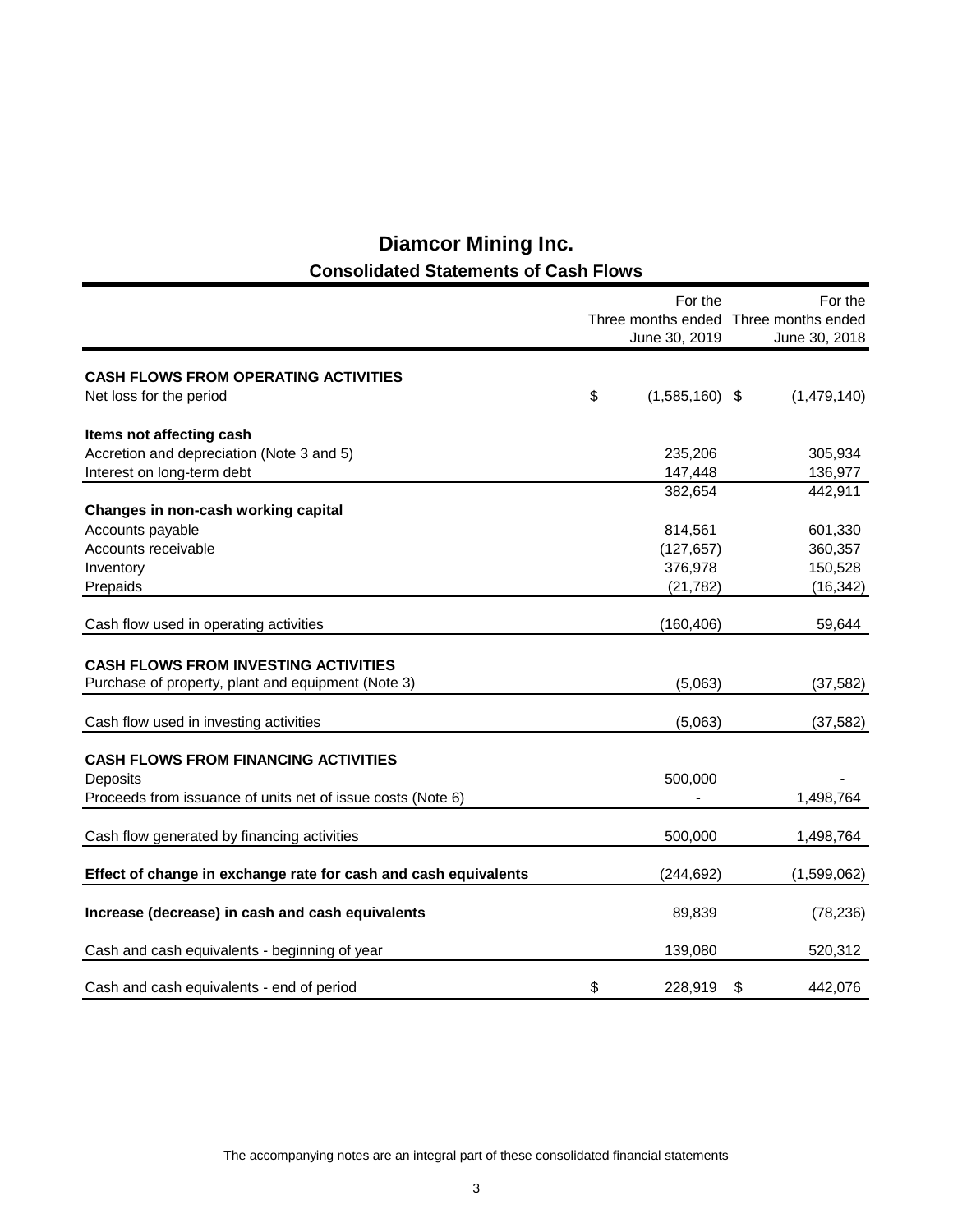#### **Consolidated Statement of Changes in Shareholders' Equity DIAMCOR MINING INC.**

|                        |                      | Surplus    |             |                  |          | Other<br>Loss |                              | Deficit             |    | Interests                     |                 | Total<br>Shareholders'<br>(Deficit) Equity |
|------------------------|----------------------|------------|-------------|------------------|----------|---------------|------------------------------|---------------------|----|-------------------------------|-----------------|--------------------------------------------|
| \$<br>31,278,037       |                      | 10.448.426 |             | 2.789.514        | æ.       |               | S                            | (32,611,467)        | S. | (4,811,247)                   | S               | 2,631,362                                  |
| 2.806.773<br>(10, 119) |                      |            |             | 422.420<br>1.791 |          |               |                              | ۰                   |    | ۰<br>$\overline{\phantom{a}}$ |                 | 3,229,193<br>(8,328)                       |
|                        |                      | 1,122,769  |             | (1, 122, 769)    |          |               |                              | ۰                   |    |                               |                 |                                            |
|                        |                      |            |             |                  |          |               |                              | (2,614,255)         |    | (1,239,025)                   |                 | (3,853,280)                                |
|                        |                      |            |             |                  |          | (2,363,241)   |                              |                     |    | 1,288,723                     |                 | (1,074,518)                                |
| \$<br>34,074,691       |                      | 11,571,195 |             | 2,090,956        |          | (6,825,142)   |                              | (35, 225, 722)      |    |                               | -SS             | 924,429                                    |
|                        |                      |            |             |                  |          | (252, 154)    |                              | (1,324,420)         |    | (260, 740)<br>15,969          |                 | (1,585,160)<br>(236, 185)                  |
| \$<br>34.074.691       | £.                   | 11,571,195 | æ.          | 2,090,956        | \$.      | (7,077,296)   |                              | (36, 550, 142)      | Ъ  | (5,006,320)                   | S               | (896, 916)                                 |
| \$<br>32,970,323       |                      | 10.448.426 |             | 3.095.992        | S        | (4,282,227)   | -S                           | (33.886.364)        | S  | (6,025,338)                   | - \$            | 2,320,812                                  |
|                        | <b>Share Capital</b> |            | Contributed |                  | Warrants |               | Accumulated<br>Comprehensive | (4,461,901)<br>- \$ |    |                               | Non-Controlling | (4,761,549)                                |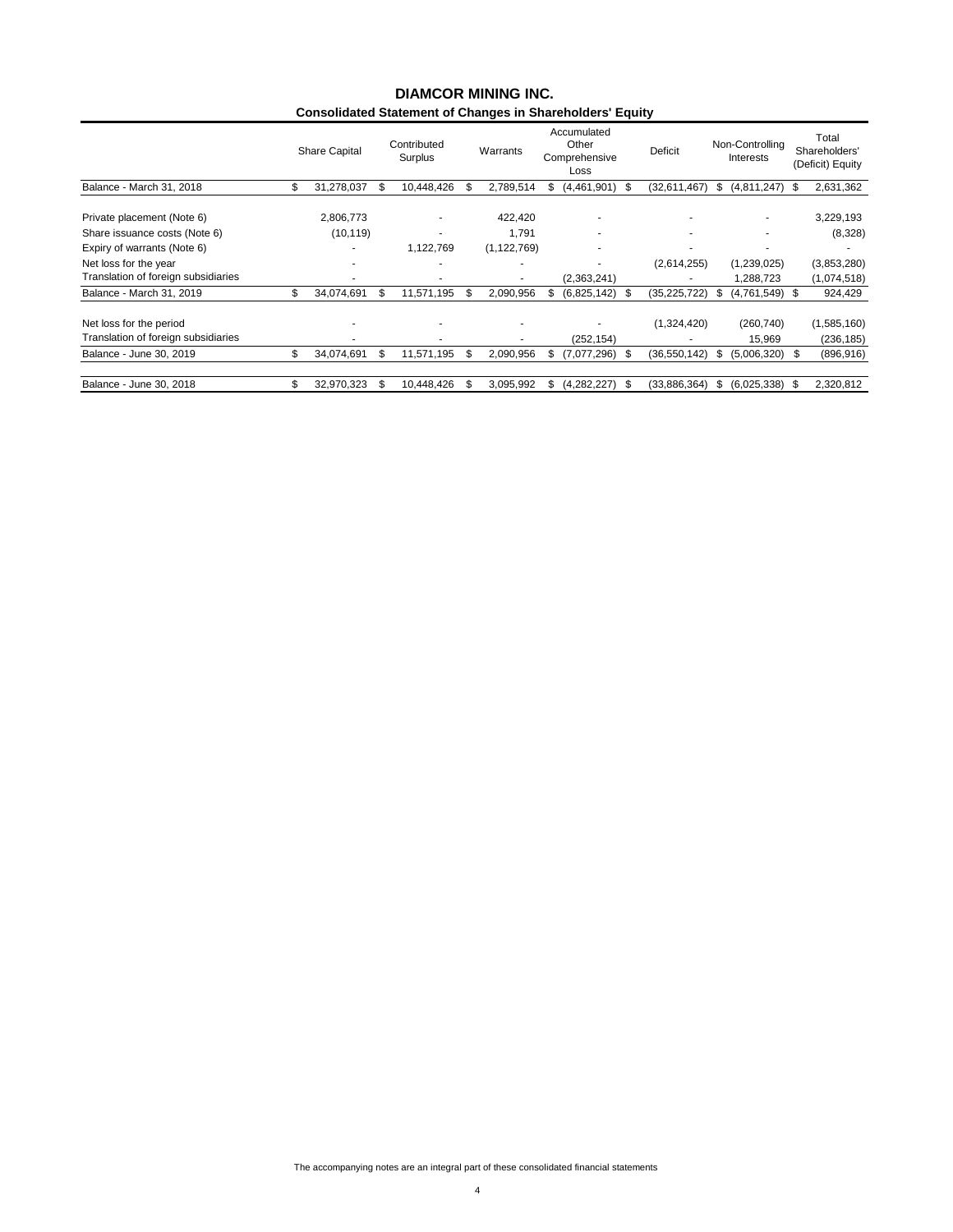#### **1. Nature of Operations and Going Concern**

Diamcor Mining Inc. (the "Company") was incorporated under the Company Act of British Columbia, now the Business Corporations Act (British Columbia). Its principal business activity is the identification, acquisition, exploration, evaluation, operation, and advancement of unique diamond-based resource properties with a specific focus on the mining segment of the diamond industry through its subsidiaries, DMI Minerals South Africa (Pty) Ltd., and DMI Diamonds South Africa (Pty) Ltd. Together with the "Company, (the Group"").

These consolidated financial statements were authorized for issuance by the Board of Directors on August 29, 2019. The Company's registered office is 301-1665 Ellis Street, Kelowna, B.C. V1Y 2B3, Canada.

These consolidated financial statements have been prepared on a going concern basis, which contemplates the realization of assets and the payment of liabilities in the ordinary course of business. The Company realized a net loss of \$1,585,160 and \$3,853,280 for the periods ended June 30, 2019 and March 31, 2019, respectively. As at June 30, 2019, the Company had an accumulated deficit of \$36,550,142 (March 31, 2019 - \$35,225,722), a negative working capital of \$5,747,845 (March 31, 2019 - \$4,198,620) as well as negative cashflows from operations of \$160,406 (March 31, 2019 - \$3,010,659). The above material uncertainties cast significant doubt on the Company's ability to continue as a going concern. Should the Company be unable to continue as a going concern, it may be unable to realize the carrying value of its assets and to meet its liabilities as they become due. These consolidated financial statements do not reflect the adjustments or reclassification of assets and liabilities, which would be necessary if the Company were unable to continue its operations.

Management routinely plans future activities including forecasting future cash flows for its internal use. Management has reviewed their plan with the Directors and has collectively formed a judgment that the Company has adequate resources to continue as a going concern for the foreseeable future, which Management and the Directors have defined as being at least the next 12 months. In arriving at this judgment, Management has prepared the cash flow projections of the Company, which incorporates a detailed cash flow modeling through the current fiscal year. Directors have reviewed this information provided by Management and have considered the information in relation to the financing uncertainties in the current economic climate and the financial resources available to the Company. The expected cash flows have been modeled based on anticipated revenue streams with debt funding programmed into the model and reducing over time. Sensitivities have been applied to this model in relation to revenues not achieving anticipated levels. Key assumptions used in the future cash flow amounts are selling price and rough diamonds sold in the period and the assumption that the Company will move to full scale operations after completion of trial mining and bulk sampling.

The Directors have considered the: (i) base of investors and debt lenders historically available to the Company; (ii) global capital markets; (iii) sources of Company income; (iv) cash generation and (v) debt amortization levels and the continued deferral of debt payments. In addition, the Company, has obtained initial commitments of \$900,000 for a previously announced financing. Amounts are subject to final TSX Venture Exchange approval of the associated bonus shares and warrants to be issued by the Company (Note 17). Considering the above, Management and Directors are satisfied that the Company has access to adequate resources to continue as a going concern for at least the next 12 months. Factors that may negatively affect the Company's 12-month operating plan includes the following: global trade and tariff disputes, geopolitical events and the impact on capital markets, and commodity prices.

The Company has experienced lower than planned revenue combined with operating losses. Management applied significant judgment in arriving at this conclusion including:

- The amount of new sales orders and total revenue to be generated to provide sufficient cash flow to continue to fund operations and other committed expenditures;
- The timing of generating those new sales and the timing of the related cash flow;
- The ability to draw upon existing financing facilities to support ongoing operations; and,
- The assessment of potentially discretionary expenditures that could be delayed in order to manage cash flows.

Given the judgment involved, actual results may lead to a materially different outcome.

#### **2. Basis of Preparation and Statement of Compliance**

The interim consolidated condensed financial statements of the Company have been prepared in accordance with International Financial Reporting Standards ("IFRS") as issued by the International Accounting Standards Board ("IASB") issued and outstanding as of June 30, 2019. The consolidated financial statements have been prepared on a historical cost basis except for certain financial instruments and stock-based compensation which have been measured at fair value. The consolidated financial statements are presented in Canadian dollars, which is the Company's presentation currency.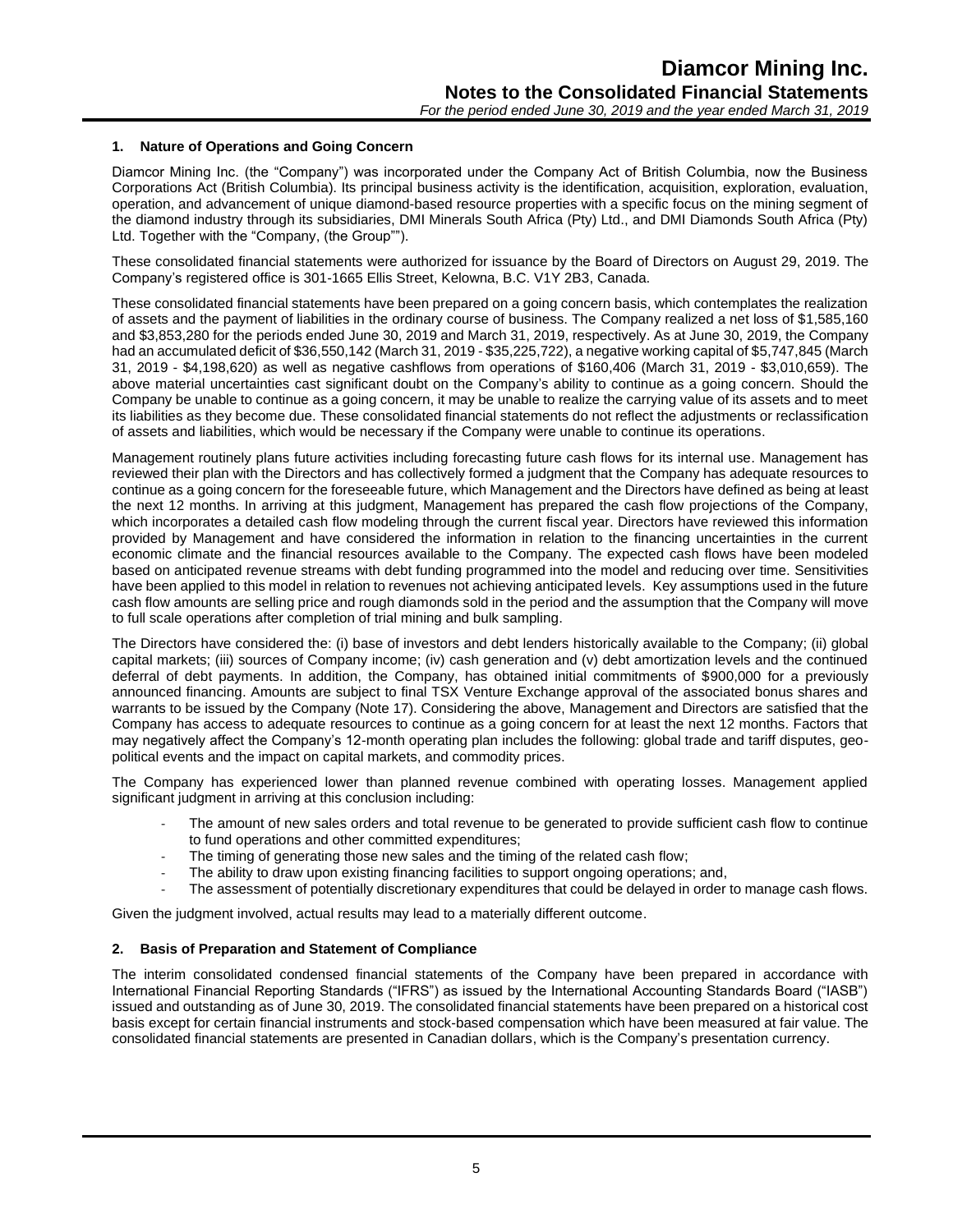#### **2.1. Basis of consolidation**

The interim consolidated condensed financial statements comprise the financial statements of the Company as at June 30, 2019. Subsidiaries are fully consolidated. The financial statements of the subsidiaries are prepared for the same reporting period as the Company, using consistent accounting policies. All intra-Company balances, transactions and unrealized gains and losses resulting from intra-Company transactions are eliminated in full. Where the ownership of a subsidiary is less than 100%, and therefore a non-controlling interest exists, any losses of that subsidiary are attributed to the noncontrolling interest even if that results in a deficit balance.

Details of the Company's subsidiaries as at June 30, 2019 are as follows:

|                                      | <b>Place of</b> |                 |                   |                            |
|--------------------------------------|-----------------|-----------------|-------------------|----------------------------|
| <b>Name</b>                          | Incorporation   | <b>Interest</b> | <b>Operations</b> | <b>Functional Currency</b> |
| DMI Diamonds South Africa (Pty) Ltd. | South Africa    | 100%            | Active            | South African Rand         |
| DMI Minerals South Africa (Pty) Ltd. | South Africa    | 70%             | Active            | South African Rand         |

DMI Minerals South Africa (Pty) Ltd. is the only entity involved in the incidental recovery of rough diamonds as a result of ongoing commissioning and testing operations. DMI Diamonds South Africa (Pty) Ltd. was incorporated for the purpose of leasing mining and production equipment to DMI Minerals South Africa (Pty) Ltd.

#### **2.2 Significant accounting judgments, estimates and assumptions**

The preparation of the Company's interim consolidated condensed financial statements in conformity with IFRS requires management to make judgments, estimates and assumptions that affect the reported amounts of assets, liabilities and contingent liabilities at the date of the consolidated financial statements and reported amounts of revenues and expenses during the reporting period. Estimates and assumptions are continuously evaluated and are based on Management's experience and other factors, including expectations of future events that are believed to be reasonable under the circumstances. However, actual outcomes can differ from these estimates. Information about significant areas of estimation uncertainty considered by Management in preparing the consolidated financial statements are described below.

#### **Production start date**

The Company assesses the stage of its mine under development to determine when the mine moves into the production phase, this being when the mine is substantially complete and ready for its intended use. The Company considers various relevant criteria to assess when the production phase is considered to have commenced. At this point, all related amounts are reclassified from 'Mines under construction' to 'Producing mines' under 'Property, plant and equipment'. Some of the criteria used to identify the production start date include, but are not limited to:

- Level of capital expenditure incurred compared with the original construction cost estimate:
- Ability to produce diamonds in saleable form, and:
- Ability to sustain ongoing production of diamonds.

When a mine development project moves into the production phase, the capitalization of certain mine development costs ceases and costs are either regarded as forming part of the cost of inventory or expensed, except for costs that qualify for capitalization relating to mining asset additions or improvements, or mineable reserve development. It is also at this point that depletion commences.

#### *Recovery of deferred tax assets*

Judgment is required in determining whether deferred tax assets are recognized on the consolidated statement of financial position. Deferred tax assets, including those arising from un-utilized tax losses, require Management to assess the likelihood that the Company will generate taxable earnings in future periods, in order to utilize recognized deferred tax assets. Estimates of future taxable income are based on forecasted cash flows from operations and the application of existing tax laws in each jurisdiction. To the extent that future cash flows and taxable income differ significantly from estimates, the ability of the Company to realize the net deferred tax assets recorded at the reporting date could be impacted. Additionally, future changes in tax laws in the jurisdictions in which the Company operates could limit the ability of the Company to obtain tax deductions in future periods.

#### *Mining property*

Title to mining properties involves certain inherent risks due to the difficulties of determining the validity of certain claims as well as the potential for problems arising from the frequently ambiguous conveyance history characteristic of many mining properties. The Company has diligently investigated rights of ownership of all the mineral concessions in which it has an interest and, to the best of its knowledge, all agreements relating to such ownership rights are in good standing. However, this should not be construed as a guarantee to title. The concessions may be subject to prior claims, agreements or transfers and rights of ownership may be affected by undetected defects.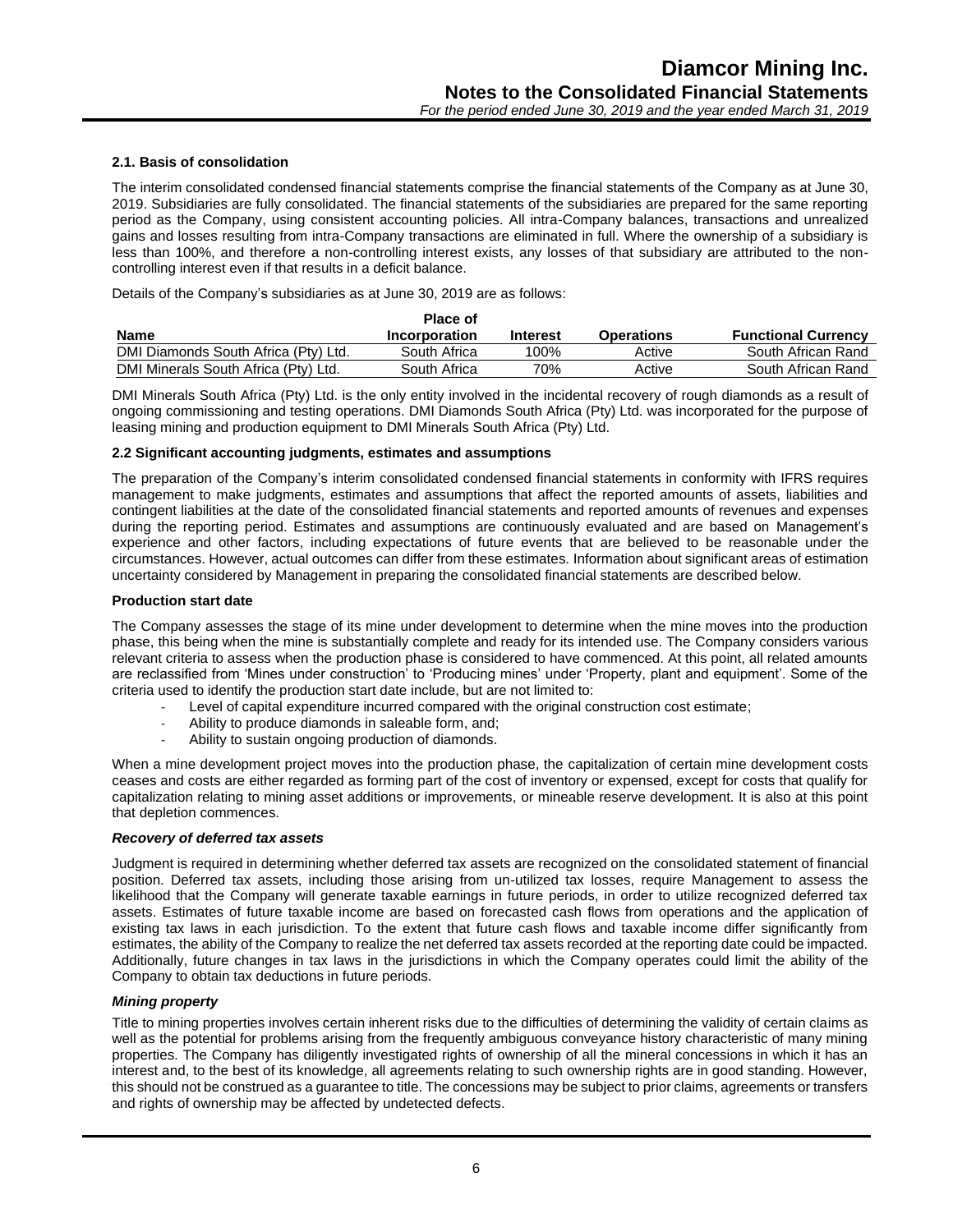#### *Going concern*

The Company has experienced lower than planned revenue combined with operating losses. Management has assessed and concluded that the going concern assumption is appropriate for a period of at least twelve months following the end of the reporting period. Management applied significant judgment in arriving at this conclusion including:

- The amount of total revenue to be generated to provide sufficient cash flow to continue to fund operations and other committed expenditures;
- Ability to raise capital through private placements;
- The timing of generating those related cash flows;
- The ability to utilize existing financing facilities to support ongoing operations; and,
- The assessment of potentially discretionary expenditures that could be delayed in order to manage cash flows.

Given the judgment involved, actual results may lead to a materially different outcome.

#### **Determination of cash generating units (CGU)**

The Company's assets are aggregated into CGUs for calculating impairment. CGUs are based on an assessment of the unit's ability to generate independent cash inflows. The determination of the Company's CGUs was based on management's judgment regarding shared infrastructure, geographical proximity and similar exposure to market risk and materiality. The Company has 1 CGU at June 30, 2019 (March 31, 2019 - 1 CGU).

#### *Reserve and resource estimates*

Diamond reserves are estimates of the amount of diamonds that can be economically extracted from the Company's mining properties. The Company does not currently have any proven diamond reserves due to the nature and type of the resource. The Company has assigned inferred resources to the project based on information compiled by appropriately qualified persons relating to the geological data on the size, depth and shape of the ore body, and requires complex geological judgments to interpret the data. The estimation of resources is based upon factors such as estimates of foreign exchange rates, commodity prices, future capital requirements, and production costs along with geological assumptions and judgments made in estimating the size and grade of the ore body. Changes in the resource estimates may impact upon the carrying value of mine development cost, mine properties, property, plant and equipment, decommissioning liability, recognition of deferred tax assets, and depreciation charges.

#### *Impairment of non-financial assets*

When an impairment test is performed on an asset or a cash generating unit ("CGU"), management estimates the recoverable amount of the asset or CGU based on its fair value less costs of disposal ("FVLCD") or its value in use ("VIU"). Impairment assessments require the use of estimates and assumptions such as long-term commodity prices (considering current and historical prices, price trends and related factors), discount rates, operating costs, future capital requirements, closure and rehabilitation costs, exploration potential, reserves and operating performance. These assumptions have a significant impact on the results of impairment tests and on the impairment charge (if required) recorded in the consolidated statements of loss and comprehensive loss.

#### *Decommissioning liability*

In the determination of provisions, Management is required to make a significant number of estimates and assumptions with respect to activities that will occur in the future including the ultimate amounts and timing of settlements, inflation factors, risk-free discount rates, and expected changes in legal, regulatory, environmental and political environments. A change in any one of the assumptions could impact estimated future obligations and in return, profit or loss, and in the case of the decommissioning liability, property, plant and equipment balances.

#### **Useful life of property, plant and equipment**

Depreciation and amortization are calculated using a systematic and rational basis, which are based upon an estimate of each asset's useful life and residual value. The estimated useful life and residual value chosen are the Company' best estimate of such and are based on industry norms, historical experience, market conditions and other estimates that consider the period and distribution of future cash inflows.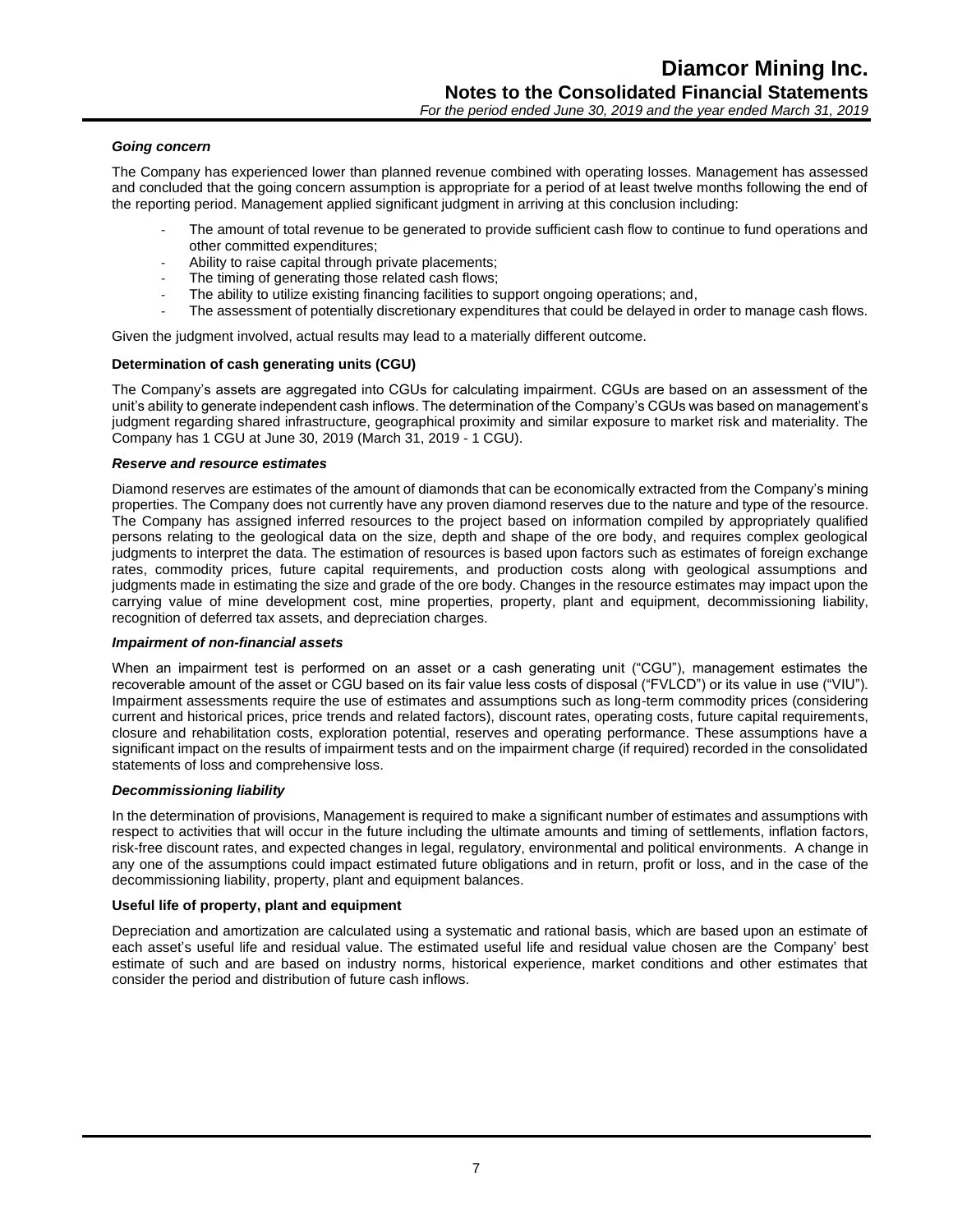### **Non-cash stock-based compensation**

The Company measures the cost of non-cash stock-based compensation transactions with employees and warrants issued as part of an equity placement by reference to the fair value of the equity instruments. Estimating fair value for non-cash stock-based compensation transactions requires determining the most appropriate valuation model, which is dependent on the terms and conditions of the grant. This estimate also requires determining and making assumptions about the most appropriate inputs to the valuation model including the expected life, forfeiture rate, volatility and dividend yield of the share option. The Company measures the cost of non-cash stock-based compensation transactions with consultants by reference to the fair value of the services to be performed.

#### **Inventory**

Diamonds are physically weighted and valued at the lower of cost or net realizable value. Net realizable value tests are performed at each reporting date. Net realizable value is the estimated future sales price of the product the Company expects to realize when the product is processed and sold, less estimated costs to complete production and bring the product to sale. A regular review is undertaken to determine the extent of any provision for obsolescence.

#### **Provision for expected credit losses (ECLs) of accounts receivable**

The Company's accounts receivable is typically short-term in nature and the Company recognizes an amount equal to the lifetime already defined. The Company measures loss allowances based on historical experience and including forecasted economic conditions. The amount of ECLs is sensitive to changes in circumstances of forecast economic conditions.

#### **2.3 Summary of significant accounting policies**

#### *Cash and cash equivalents*

Cash and cash equivalents in the consolidated statement of financial position comprise cash at banks and at hand and short-term deposits with an original maturity of three months or less.

#### *Inventory*

Rough diamonds are physically weighted and valued at the lower of cost or net realizable value. Net realizable value tests are performed at each reporting date. Net realizable value is the estimated future sales price of the product the entity expects to realise when the product is processed and sold, less estimated costs to complete production and bring the product to sale. A regular review is undertaken to determine the extent of any provision for obsolescence. At June 30, 2019, there was \$241,635 (March 31, 2019 - \$615,929) in rough diamond inventory.

#### *Mine development costs*

Exploration and evaluation activities involve the search for minerals, the determination of technical feasibility, and the assessment of commercial viability of an identified resource.

Exploration and evaluation costs incurred prior to obtaining licenses are expensed in the period in which they are incurred. Once the legal right to explore has been acquired, exploration and evaluation costs incurred are capitalized. Acquisition costs incurred in connection with the terms of option agreements are capitalized. All capitalized exploration and evaluation costs are recorded at acquisition cost and are monitored for indications of impairment. Where there are indications of a potential impairment, an assessment is performed for recoverability. Capitalized costs are charged to the consolidated statements of loss and comprehensive loss to the extent that they are not expected to be recovered.

Once the technical feasibility and commercial viability of the extraction of mineral resources in an area of interest are demonstrable, exploration and evaluation assets are tested for impairment and transferred to "Mines under construction". There is no depreciation during the exploration and evaluation phase.

Recoverability of the carrying amount of any exploration and evaluation assets is dependent on successful development and commercial exploitation, or alternatively, sale of the respective areas of interest.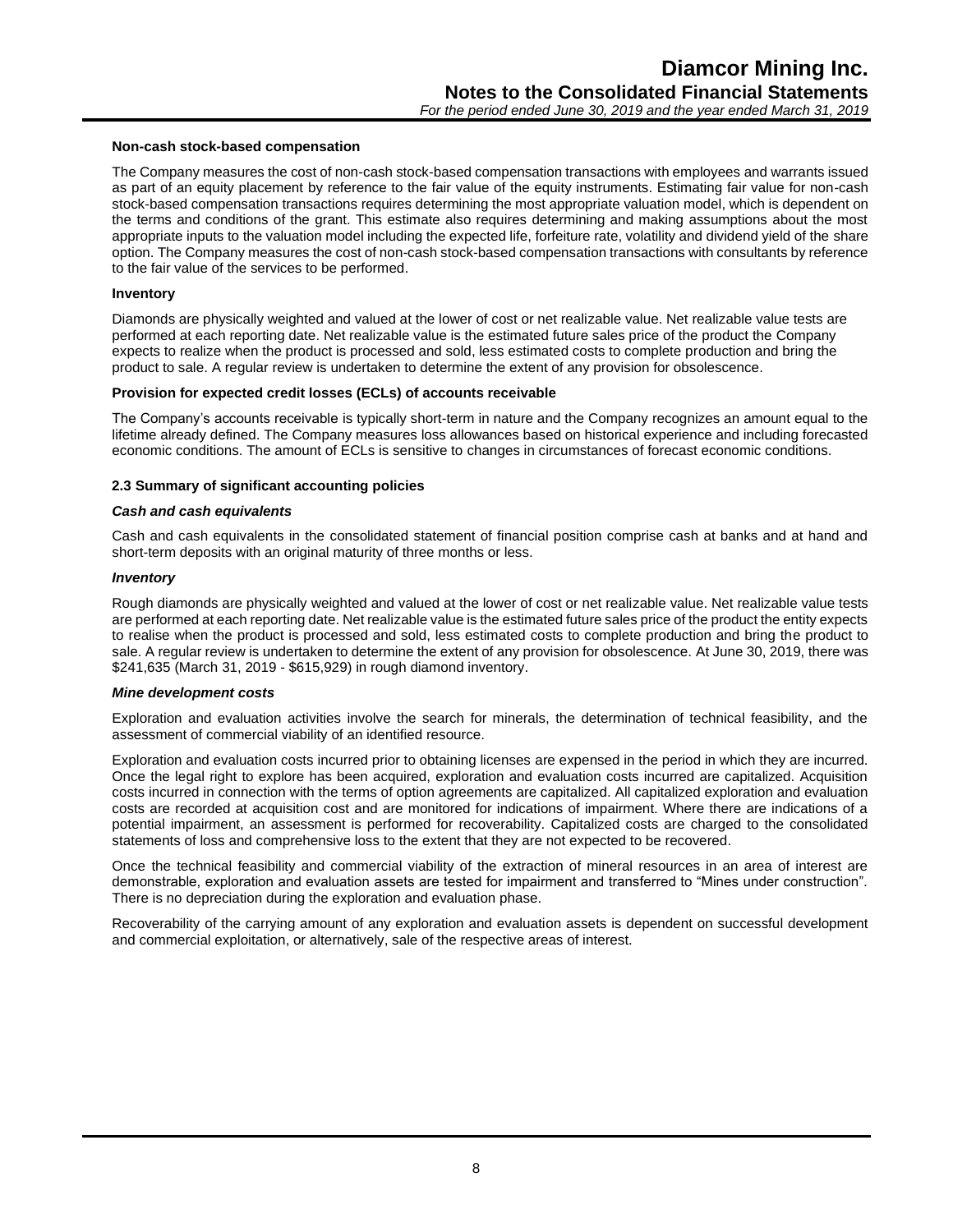#### *Property, plant and equipment*

Items of property, plant and equipment are stated at cost, less accumulated depreciation and accumulated impairment losses. The initial cost of an asset comprises its purchase price or construction cost, any costs directly attributable to bringing the asset into operation, the initial estimate of the decommissioning liability, and for qualifying assets, borrowing costs. The purchase price or construction cost is the aggregate amount paid and the fair value of any other consideration given to acquire the asset. When a mine construction project moves into the production stage, the capitalization of certain mine construction costs ceases, and costs are either regarded as part of the cost of inventory or expensed, except for costs which qualify for capitalization relating to mining asset additions or improvements or mineable reserve development.

Accumulated mine development costs will be depleted on a unit-of-production basis over the economically recoverable reserves of the mine, except in the case of assets whose useful life is shorter than the life of the mine, in which case the straight-line method is applied based on the life of the asset. Rights and concessions are depleted on the unit-of-production basis over the total reserves of the relevant area. The unit-of-production rate for the depletion of mine development costs considers expenditures incurred to date, together with sanctioned future development expenditures.

Other plant and equipment such as mobile mine equipment is generally depreciated over their estimated useful lives as follows:

| 15-20% declining balance |
|--------------------------|
| 15-45% declining balance |
| 4 year straight-line     |
| 7 year straight-line     |
| 4 year straight-line     |
|                          |

An item of property, plant and equipment and any significant part initially recognized is derecognized upon disposal or when no future economic benefits are expected from its use or disposal. Any gain or loss arising on derecognition of the asset (calculated as the difference between the net disposal proceeds and the carrying amount of the asset) is included in profit or loss when the asset is derecognized. The asset's residual values, useful lives and methods of depreciation are reviewed at each reporting period and adjusted prospectively if appropriate.

#### *Impairment of non-financial assets*

The carrying amounts of financial assets are reviewed for impairment whenever facts and circumstances suggest that the carrying amounts may not be recoverable. If there are indicators of impairment, the recoverable amount of the asset is estimated in order to determine the extent of any impairment. The recoverable amount of an asset is determined as the higher of its fair value less costs of disposal and its value in use. An impairment loss exists if the asset's carrying amount exceeds the recoverable amount and is recorded as an expense immediately. Where the asset does not generate cash inflows that are independent from other assets, the recoverable amount of the CGU to which the asset belongs is determined.

Value in use is determined as the present value of the future cash flows expected to be derived from an asset or CGU. The estimated future cash flows are discounted to their present value using a pre-tax discount rate that reflects current market assessments of the time value of money and the risks specific to the asset for which estimates of future cash flows have not been adjusted. Fair value is the price that would be received to sell an asset or paid to transfer a liability in an orderly transaction between market participants at the measurement date. For mining assets, fair value less costs of disposal are often estimated using a discounted cash flow approach as a fair value from an active market or when a binding sale agreement is not readily available. Estimated future cash flows are calculated using estimated future prices, mineral reserves and resources, operating and capital costs. All assumptions used are those that an independent market participant would consider appropriate.

Tangible assets that have been impaired in prior periods are tested for possible reversal of impairment whenever events or changes in circumstances indicate that the impairment has reversed. If the impairment has reversed, the carrying amount of the asset is increased to its recoverable amount but not beyond the carrying amount that would have been determined had no impairment loss been recognized for the asset in the prior periods. A reversal of an impairment loss is recognized in the consolidated statements of loss and comprehensive loss immediately.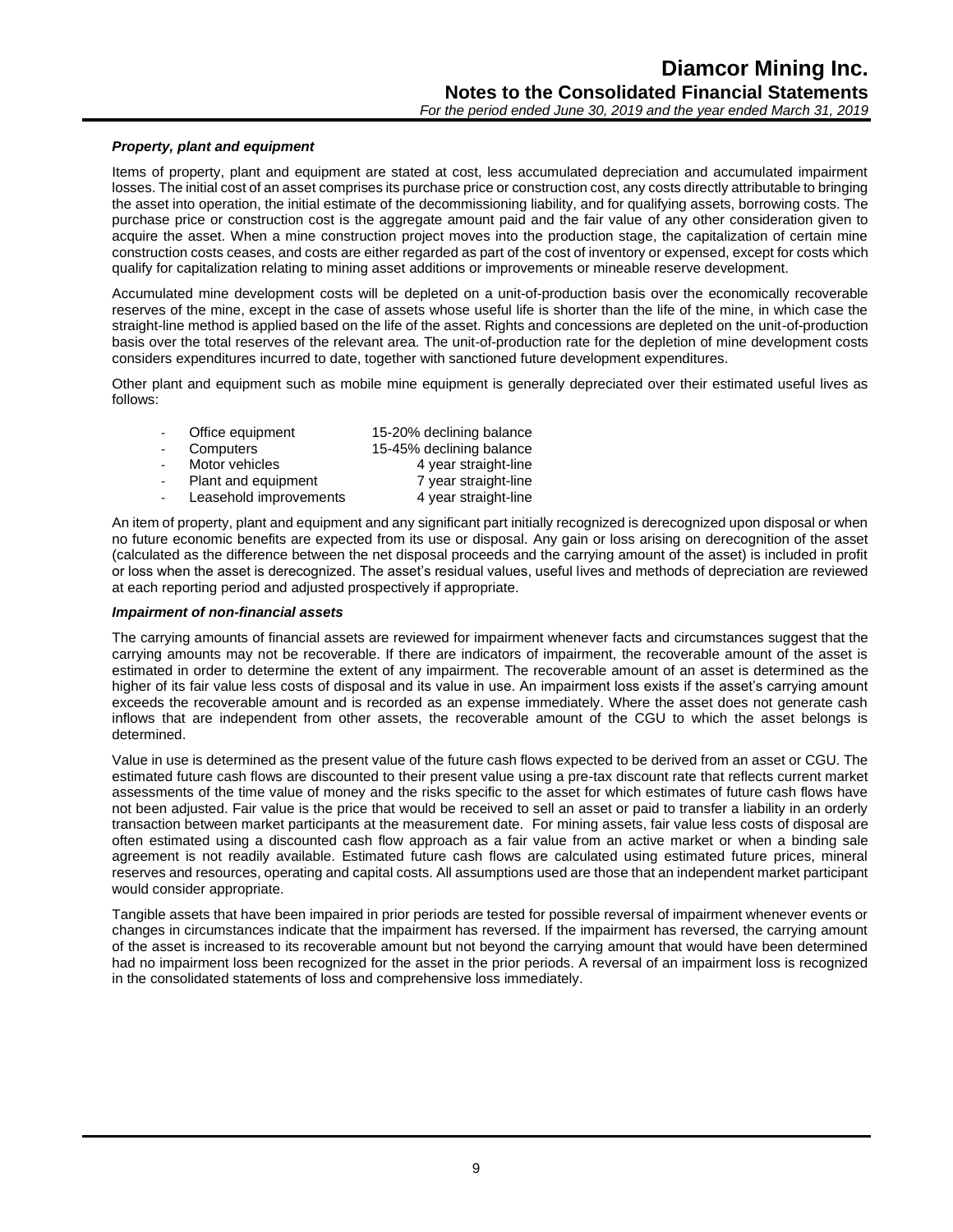#### **Stripping costs**

Mining costs associated with stripping activities in an open pit mine are expensed unless the stripping activity can be shown to represent a betterment to the mineral property, in which case the stripping costs would be capitalized and included in deferred mineral property costs within mining assets. IFRIC 20, Stripping costs in the production phase of a surface mine ("IFRIC 20"), specifies the accounting for costs associated with waste removal (stripping) during the production phase of a surface mine. When the benefit from the stripping activity is realized in the current period, the stripping costs are accounted for as the cost of inventory. When the benefit is the improved access to ore in future periods, the costs are recognized as a mineral property asset, if improved access to the ore body is probable, the component of the ore body can be accurately identified, and the cost associated with improving the access can be reliably measured. If these conditions are not met, the costs are expensed to the consolidated statement of loss and comprehensive loss as incurred. After initial recognition, the stripping activity asset is depreciated on a systematic basis (unit-of-production method) over the expected useful life of the identified component of the ore body that becomes more accessible because of the stripping activity.

#### **Major maintenance and repairs**

Expenditure on major maintenance refits or repairs comprises the cost of replacement assets or parts of assets and overhaul costs. When an asset, or part of an asset that was separately depreciated, is replaced and it is probable that future economic benefits associated with the new asset will flow to the Company through an extended life, the expenditure is capitalized. The unamortized value of the existing asset or part of the existing asset that is being replaced is expensed. Where part of the existing asset was not separately considered as a component, the replacement value is used to estimate the carrying amount of the replaced asset, which is immediately written off. All other day-to-day maintenance costs are expensed as incurred.

#### **Operating leases**

Minimum rent payments under operating leases, including any rent-free periods and/or construction allowances, are recognized on a straight-line basis over the term of the lease and included in the consolidated statements of loss and comprehensive loss.

#### *Decommissioning liability*

The Company assesses its decommissioning liability each reporting period. Significant estimates and assumptions are made in determining the provision for mine rehabilitation as there are numerous factors that will affect the ultimate liability payable. These factors include estimates of the extent and costs of rehabilitation activities, technological changes, regulatory changes, and cost. These uncertainties may result in future actual expenditure differing from the amounts currently provided. The provision at reporting date represents management's best estimate of the present value of the future rehabilitation costs required. Changes to estimated future costs are recognized in the consolidated statement of financial position by either increasing or decreasing the rehabilitation liability and rehabilitation asset if the initial estimate was originally recognized as part of an asset measured in accordance with IAS 16 *Property, Plant and Equipment* ("IAS 16"). Any reduction in the rehabilitation liability and therefore any deduction from the rehabilitation asset may not exceed the carrying amount of that asset. If it does, any excess over the carrying value is taken immediately to profit or loss. If the change in estimate results in an increase in the rehabilitation liability and therefore an addition to the carrying value of the asset, the entity is required to consider whether this is an indication of impairment of the asset as a whole and test for impairment in accordance with IAS 36 *Impairment of Assets ("IAS 36")*.

#### *Foreign currency translation*

The consolidated financial statements are presented in Canadian dollars, which is the parents' functional currency. Transactions in foreign currencies are initially recorded in the functional currency, at the respective functional currency rates prevailing at the date of the transaction. Monetary assets and liabilities denominated in foreign currencies are retranslated at the spot rate of exchange ruling at the reporting date. All differences are taken to profit or loss. Non-monetary items that are measured in terms of historical cost in a foreign currency are translated using the exchange rate as at the date of the initial transaction.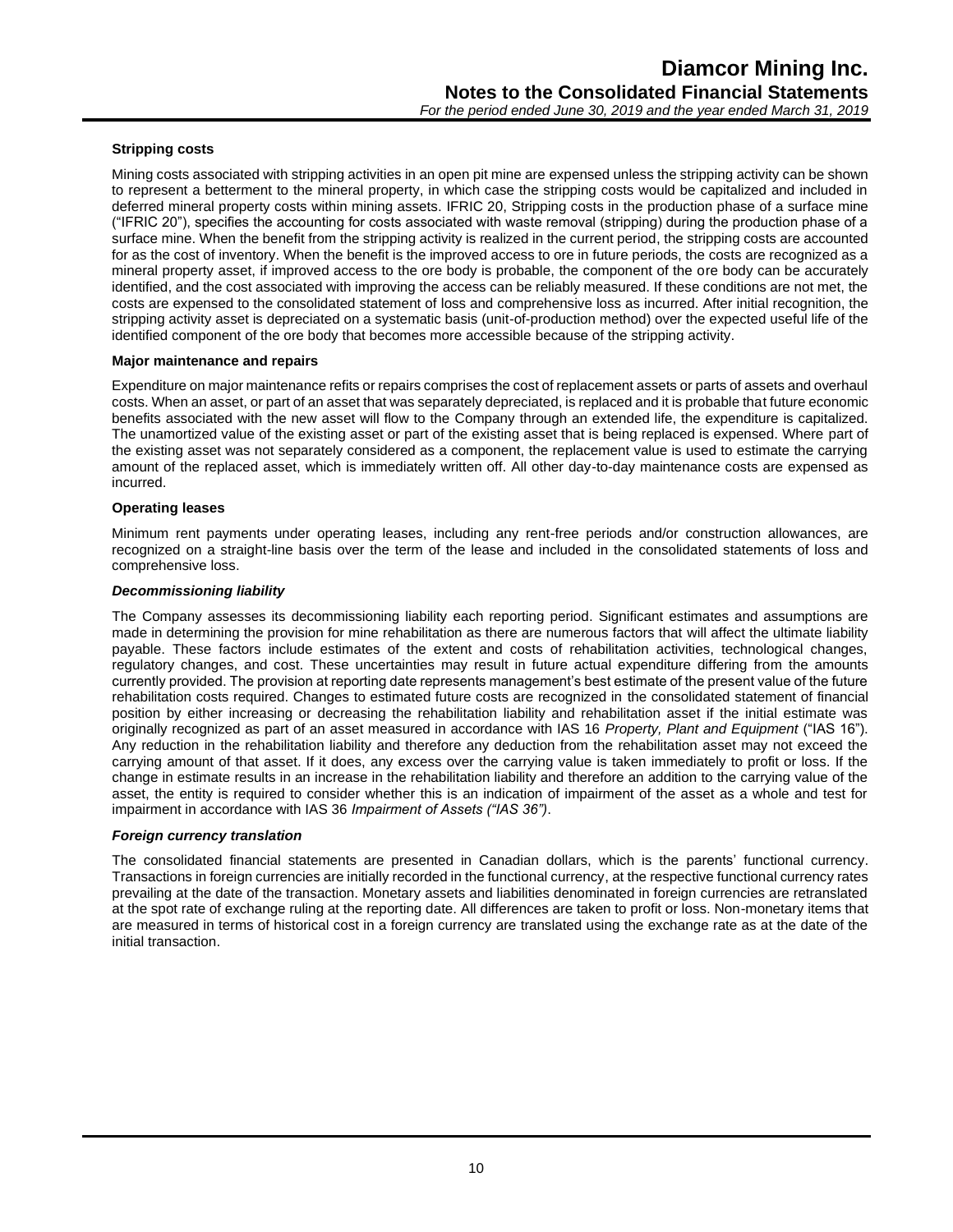The financial results of Company entities that have a functional currency different from the presentation currency are translated into the presentation currency. The functional currency of all the subsidiaries is the South African Rand. All assets and liabilities, including fair value adjustments are translated into the presentation currency at the rate of exchange ruling at the reporting date. Income and expenditure transactions of foreign operations are translated at the average rate of exchange for the year except for significant individual transactions which are translated at the rate of exchange in effect at the transaction date. Differences arising on translation from the reporting date are recognized in accumulated other comprehensive loss.

When the settlement of a monetary item receivable from or payable to a foreign operation is neither planned nor likely in the foreseeable future, foreign exchange gains or losses arising from such a monetary item are considered to form part of the net investment in a foreign operation and are recognized in accumulated other comprehensive loss. On disposal of part or all of the operations, the proportionate share of the related cumulative gains or losses previously recognized in other comprehensive loss is allocated to the consolidated statement of loss and comprehensive loss.

#### *IFRS 9 Financial Instruments ("IFRS 9")*

The Company has applied IFRS 9 retrospectively, with the initial application date of April 1, 2018. There were no impacts on the comparative balances other than a change in classification of certain financial instruments.

#### Classification

The Company classifies its financial assets and financial liabilities in the following measurement categories: (i) those to be measured subsequently at fair value through profit or loss ("FVTPL"); (ii) those to be measured subsequently at fair value through other comprehensive income ("FVOCI"); and (iii) those to be measured at amortized cost. The classification of financial assets depends on the business model for managing the financial assets and whether the contractual cash flows represent solely payments of principal and interest ("SPPI"). Financial liabilities are classified as those to be measured at amortized cost unless they are designated as those to be measured subsequently at FVTPL (irrevocable election at the time of recognition). For assets and liabilities measured at fair value, gains or losses are either recorded in the consolidated statements of loss and other comprehensive loss.

The Company reclassifies financial assets when and only when its business model for managing those assets changes. Financial liabilities are not reclassified.

#### Measurement

All financial instruments are required to be measured at fair value on initial recognition, plus, in the case of a financial asset or financial liability not at FVTPL, transaction costs that are directly attributable to the acquisition or issuance of the financial asset or financial liability. Transaction costs of financial assets and financial liabilities carried at FVTPL are expensed in the consolidated statement of loss and comprehensive loss. Financial assets and financial liabilities with embedded derivatives are considered in their entirety when determining whether their cash flows are solely payment of principal and interest.

Financial assets that are held within a business model whose objective is to collect the contractual cash flows, and that have contractual cash flows that are solely payments of principal and interest on the principal outstanding are generally measured at amortized cost at the end of the subsequent accounting periods. All other financial assets including equity investments are measured at their fair values at the end of subsequent accounting periods, with any changes taken through profit or loss or other comprehensive income (irrevocable election at the time of recognition). For financial liabilities measured subsequently at FVTPL, changes in fair value due to credit risk are recorded in other comprehensive income.

The following table summarizes the classification categories for the Company' financial assets and liabilities under the superseded IAS 39 standards the newly adopted IFRS 9:

| Financial instrument      | New classification under IFRS 9 | Previous classification under IAS 39 |
|---------------------------|---------------------------------|--------------------------------------|
| Financial asset:          |                                 |                                      |
| Cash and cash equivalents | <b>FVTPL</b>                    | <b>FVTPL</b>                         |
| Accounts receivable       | Amortized cost                  | Loans and receivables                |
| Financial liabilities:    |                                 |                                      |
| Accounts payable          | Amortized cost                  | Other financial liabilities          |
| Long term debt            | Amortized cost                  | Other financial liabilities          |
| Due to Nozala Investments | Amortized cost                  | Other financial liabilities          |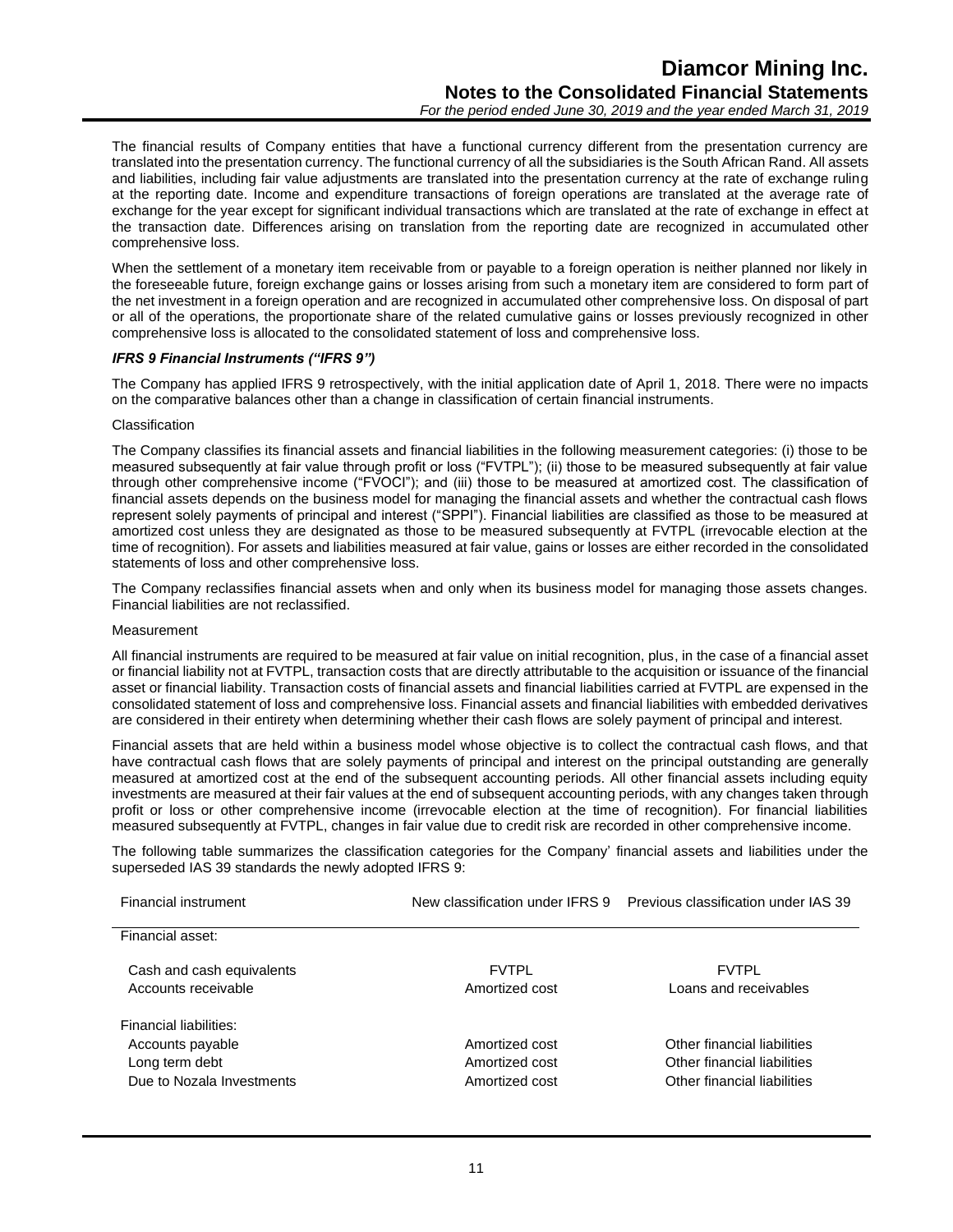#### Impairment

IFRS 9 also introduces a new model for the measurement of impairment of financial assets based on expected credit losses which replaces the incurred losses impairment model previously applied. The Company accounts receivable are subject to the ECL model under IFRS 9. For accounts receivable, the Company apples the simplified approach to providing for expected losses prescribed by IFRS 9, which requires the use of the lifetime expected loss provision for all accounts receivable. In estimating the expected lifetime expected loss provision, the Company considers historical Company and industry default rates as well as credit ratings of major customers. As all of the Company's accounts receivables which the Company measures at amortized cost are short term (i.e., less than 12 months) and the Company's credit rating and risk management policies are in place, the change to a forward-looking ECL approach did not have a material impact on the amounts recognized in the consolidated financial statements.

#### *Equity instruments*

An equity instrument is any contract that evidences a residual interest in the assets of an entity after deducting all its liabilities. Equity instruments issued by the Company are recorded at the proceeds received, net of direct issue costs.

#### *Taxation*

#### *Income taxes*

Income tax expense comprises current income tax and deferred tax. Income tax is recognized in the consolidated statement of loss and comprehensive loss, except to the extent it relates to items recognized in other comprehensive loss or directly in equity.

#### *Current income tax*

Current income tax expense is based on the results for the period as adjusted for items that are not taxable or not deductible. Current income tax is calculated using tax rates and laws that were enacted or substantively enacted at the end of the reporting period. Management periodically evaluates positions taken in tax returns with respect to situations in which applicable tax regulation is subject to interpretation. Provisions are established where appropriate on the basis of amounts expected to be paid to the tax authorities.

#### *Deferred tax*

Deferred tax is recognized, using the liability method, on temporary differences arising between the tax bases of assets and liabilities and their carrying amounts in the consolidated statement of financial position. Deferred tax is calculated using tax rates and laws that have been enacted or substantively enacted at the end of the reporting period, and which are expected to apply when the related deferred tax asset is realized, or the deferred tax liability is settled.

#### *Deferred tax liabilities:*

- are generally recognized for all taxable temporary differences;
- are recognized for taxable temporary differences arising on investments in subsidiaries except where the reversal of the temporary difference can be controlled, and it is probable that the difference will not reverse in the foreseeable future; and,
- are not recognized on temporary differences that arise from goodwill which is not deductible for tax purposes.

#### *Deferred tax assets:*

- are recognized to the extent it is probable that taxable profits will be available against which the deductible temporary differences can be utilized; and,
- are reviewed at the end of the reporting period and reduced to the extent that it is no longer probable that sufficient taxable profits will be available to allow all or part of the asset to be recovered.

#### *Non-controlling interest*

Non-controlling interest in the Company less than wholly owned subsidiaries are classified as a separate component of equity. On initial recognition, non-controlling interests are measured at their proportionate share of the acquisition date fair value of identifiable net assets of the related subsidiary acquired by the Company. Subsequent to the acquisition date, adjustments are made to the carrying amount of non-controlling interests for the non-controlling interests' share of the changes to the subsidiary's equity. Adjustments to recognize the non-controlling interests' share of changes to the subsidiary's equity are made even if this results in the non-controlling interest having a deficit balance.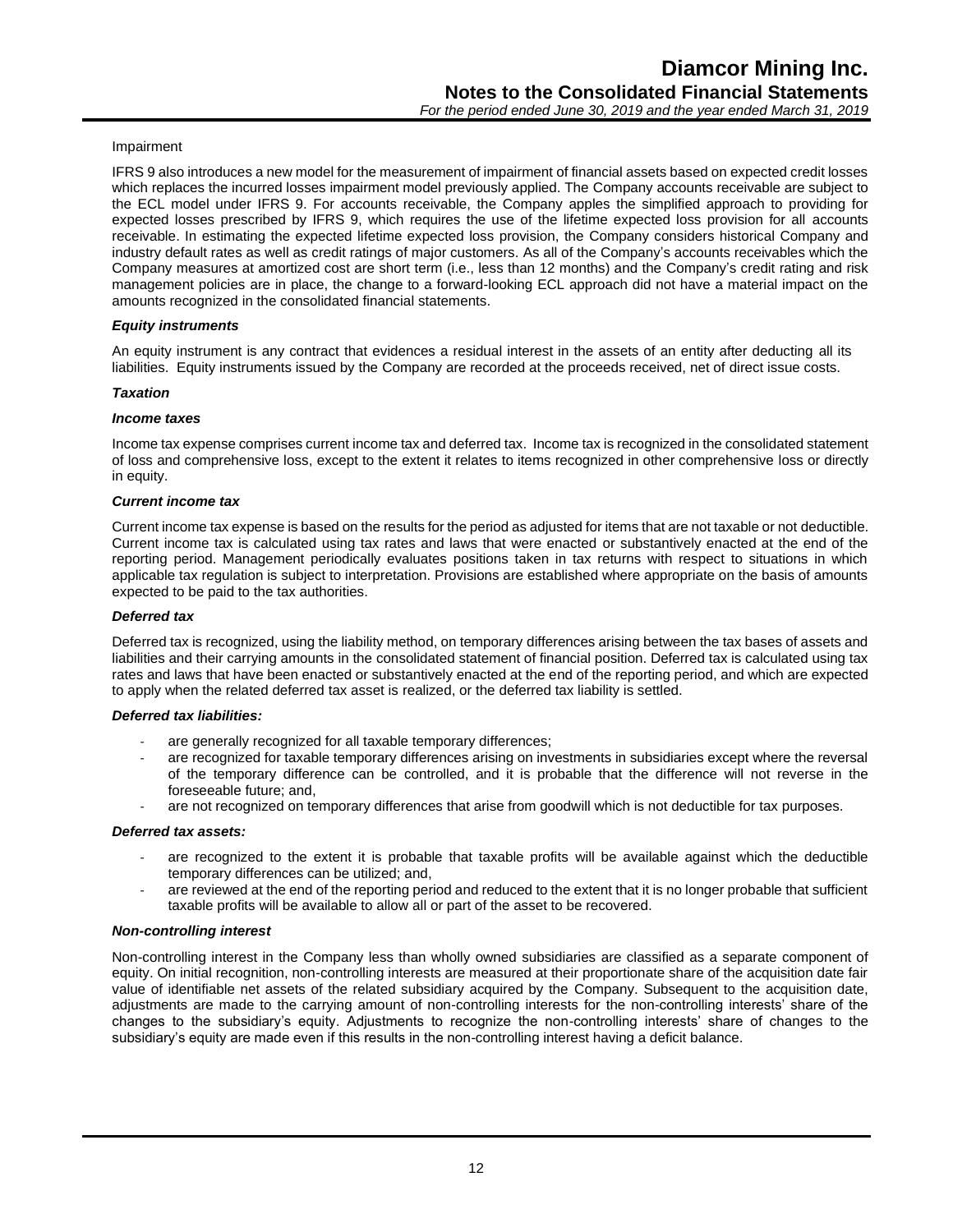#### *Revenue recognition*

During 2019, the Company adopted IFRS 15 Revenue from Contracts with Customers ("IFRS 15") in accordance with the transitional provisions of each standard as outlined below.

The Company adopted IFRS 15 on a modified retrospective basis effective April 1, 2018. The standard supersedes IAS 18 Revenue, IAS 11 Construction Contracts and related interpretations. The Company has reviewed its sources of revenue and major contacts with customers using the guidance found in IFRS 15 and determined that there are no material changes to the timing and measurements of the Company's revenue, as compared to the provisions of the previous standards. Therefore, no adjustments to deficit were required upon adoption of IFRS 15. The Company did not apply any of the available optional transition practical expedients.

IFRS 15 sets out a five-step model for revenue recognition. The core principal is that revenue should be recognized to depict the transfer of control of goods and services to customers in an amount that reflects the consideration that the Company expects to be entitled for those goods and services.

The Company principally generates revenue from the sale of diamonds (the "Product") pursuant to contractual arrangements with its customers. This revenue is recognized when control or title of the Product is transferred from the Company and collection is reasonably assured in accordance with specified contract terms. All revenue is generally earned at a point in time and is based on the consideration that the Company expects to receive for the transfer of the Product to the customer.

Revenue is measured based on the consideration specified in a contract with its customers. Payment terms with customers are generally 30 days from the date of the invoice. The Company generally does not have any sales contracts where the period between the transfer of the Product to the customer and payment by the customer exceeds one year. As a result, the Company does not adjust its revenue transactions for the time value of money.

All of trade receivables were generated from contracts with customers.

#### *Share-based compensation*

The Company uses the fair value method of accounting for all share-based compensation, including options granted under the Company's incentive stock option plan. Compensation expense for options granted is determined based on the estimated fair values of the stock options at the time of grant and the fair value of stock options is determined on their grant date using a Black-Scholes valuation model, the cost of which is recognized over the vesting periods of the respective options. When option awards vest in instalments over the vesting period, each instalment is accounted for as a separate arrangement. Forfeitures are estimated throughout the vesting period based on experience and future expectations and adjusted upon actual option vesting.

Share-based compensation expense is recorded as a charge to operations with a corresponding credit to contributed surplus. Consideration paid for shares on the exercise of options is credited to share capital, amounts previously allocated to contributed surplus are also credited to share capital. If vested options expire, previously recognized compensation expense associated with such stock options is not reversed.

The Company has adopted the pro-rata basis method for the measurement of shares and warrants issued as private placement units. The pro-rata basis method requires that gross proceeds and related share issuance costs be allocated to the common shares and the warrants based on the relative fair value of the component. The fair value of the common share is based on the closing price on the closing date of the transaction and the fair value of the warrant is determined using the Black-Scholes Option Pricing Model. The fair value attributed to the warrant is recorded as warrant equity. If the warrant is exercised, the value attributed to the warrant is transferred to share capital. If the warrant expires unexercised, the value is reclassified to contributed surplus within equity. Warrants, issued as part of private placement units, that have their term of expiries extended, are not subsequently revalued. The Company may modify the terms of warrants originally granted. When modifications exist, the Company will maintain the original fair value of the warrant.

#### *Loss per share*

Basic loss per share is calculated by dividing the loss attributable to ordinary equity holders after adjusting for non-controlling interests (the numerator) by the weighted average number of ordinary shares outstanding (the denominator) during the period. The denominator (number of units) is calculated by adjusting the shares in issue at the beginning of the period by the number of shares bought back or issued during the period, multiplied by a time-weighting factor.

Diluted loss per share is calculated by adjusting the loss and number of shares for the effects of dilutive options and other dilutive potential units. The effects of anti-dilutive potential units are ignored in calculating diluted loss per share. All stock options and warrants are considered anti-dilutive when the Company is in a net loss position.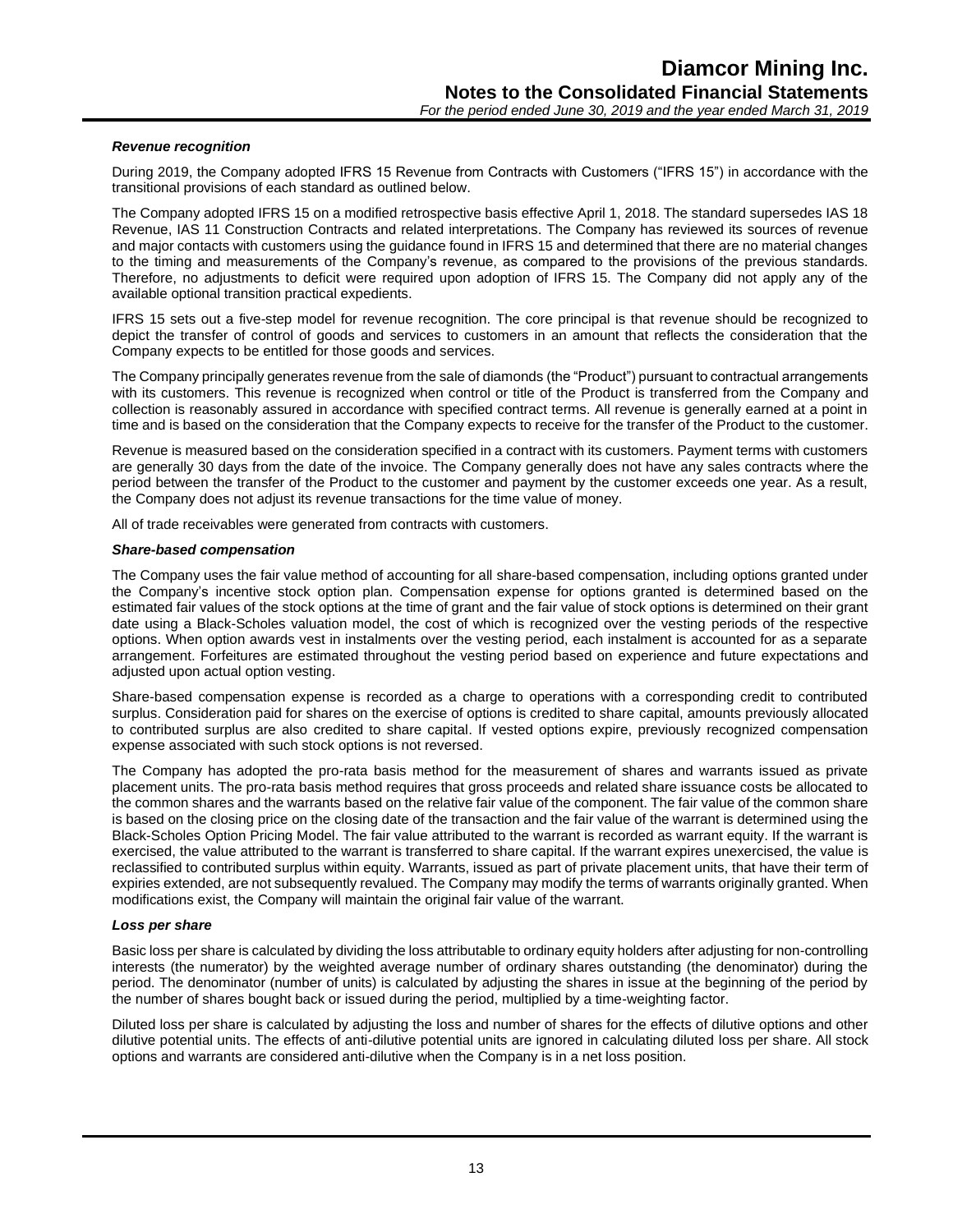#### **New and amended accounting standards**

Certain new standards, interpretations, amendments and improvements to existing standards were issued by the IASB or IFRS Interpretation Committee. The Company intends to adopt those standards when they become effective. The Company has yet to assess the full impact of these standards.

In January 2016, the IASB issued IFRS 16, Leases ("IFRS 16"), which replaces IAS 17, Leases and its associated interpretative guidance. IFRS 16 applies a control model to the identification of leases, distinguishing between a lease and a services contract based on whether the customer controls the assets being leased. For those assets determined to meet the definition of a lease, IFRS 16 introduces significant changes to the accounting by lessees, introducing a single, onbalance sheet accounting model that is similar to current finance lease accounting, with limited exceptions for short-term leases or leases of low value assets. Lessor accounting remains similar to current accounting practice. The standard is effective for annual periods beginning on or after January 1, 2019, with early application permitted for entities that have also adopted IFRS 15. The Company has not yet assessed the impact of the final standard.

#### **3. Property, Plant and Equipment**

|                                 | Plant and   | Motor    | Office    |           |            |               |
|---------------------------------|-------------|----------|-----------|-----------|------------|---------------|
|                                 | Equipment   | Vehicles | Equipment | Computers | Leaseholds | Total         |
| Cost                            | \$          | \$       | \$        | \$        | \$         | \$            |
| Balance, March 31, 2018         | 13,921,871  | 267,816  | 104,406   | 70,490    | 33,090     | 14,397,673    |
| <b>Additions</b>                | 39.683      |          |           | 1,000     |            | 40,683        |
| Decommissioning liability       | 207,599     |          |           |           |            | 207,599       |
| <b>Translation adjustments</b>  | (2,058,344) | (40,210) | (10, 918) | (2,200)   |            | (2, 111, 672) |
| Balance, March 31, 2019         | 12,110,809  | 227,606  | 93,488    | 69,290    | 33,090     | 12,534,283    |
| Additions                       |             |          |           |           |            |               |
| Decommissioning liability       | (5,063)     |          |           |           |            | (5,063)       |
| <b>Translation adjustments</b>  | 32,079      | 468      | 127       | 27        |            | 32,701        |
| <b>Balance, June 30, 2019</b>   | 12,137,825  | 228,074  | 93,615    | 69,317    | 33,090     | 12,561,921    |
| <b>Accumulated Depreciation</b> |             |          |           |           |            |               |
| Balance, March 31, 2018         | 4,854,623   | 205,163  | 64,459    | 61,891    | 33,090     | 5,219,226     |
| Depreciation                    | 1,088,278   | 33,641   | 4,947     | 1,065     |            | 1,127,931     |
| Translation adjustments         | (766,021)   | (31,952) | (5, 394)  | (1,068)   |            | (804,435)     |
| Balance, March 31, 2019         | 5,176,880   | 206,852  | 64,012    | 61,888    | 33,090     | 5,542,722     |
| Depreciation                    | 221,190     | 3,440    | 1,017     | 214       |            | 225,861       |
| Translation adjustments         | 9,803       | 412      | 66        | 12        |            | 10,293        |
| <b>Balance, June 30, 2019</b>   | 5,407,873   | 210,704  | 65,095    | 62,114    | 33,090     | 5,778,876     |
| Net book value, March 31, 2019  | 6,933,929   | 20,754   | 29,476    | 7,402     | ٠          | 6,991,561     |
| Net book value, June 30, 2019   | 6,729,952   | 17,370   | 28,520    | 7,203     |            | 6,783,045     |

\$4,049,155 (March 31, 2019 - \$3,677,535) included in the carrying amount of Plant and Equipment relates to mines under construction. This amount is not subject to depletion as at June 30, 2019.

As a result of negative cash-flow from operations, the Company tested its CGU for impairment at June 30, 2019. The recoverable amount of the CGU was based on their estimated value in use using a pre-tax discount rate of 18%. The estimated cash flows were based on 4-year cash-flow forecast. As at June 30, 2019, the property, plant and equipment were not impaired.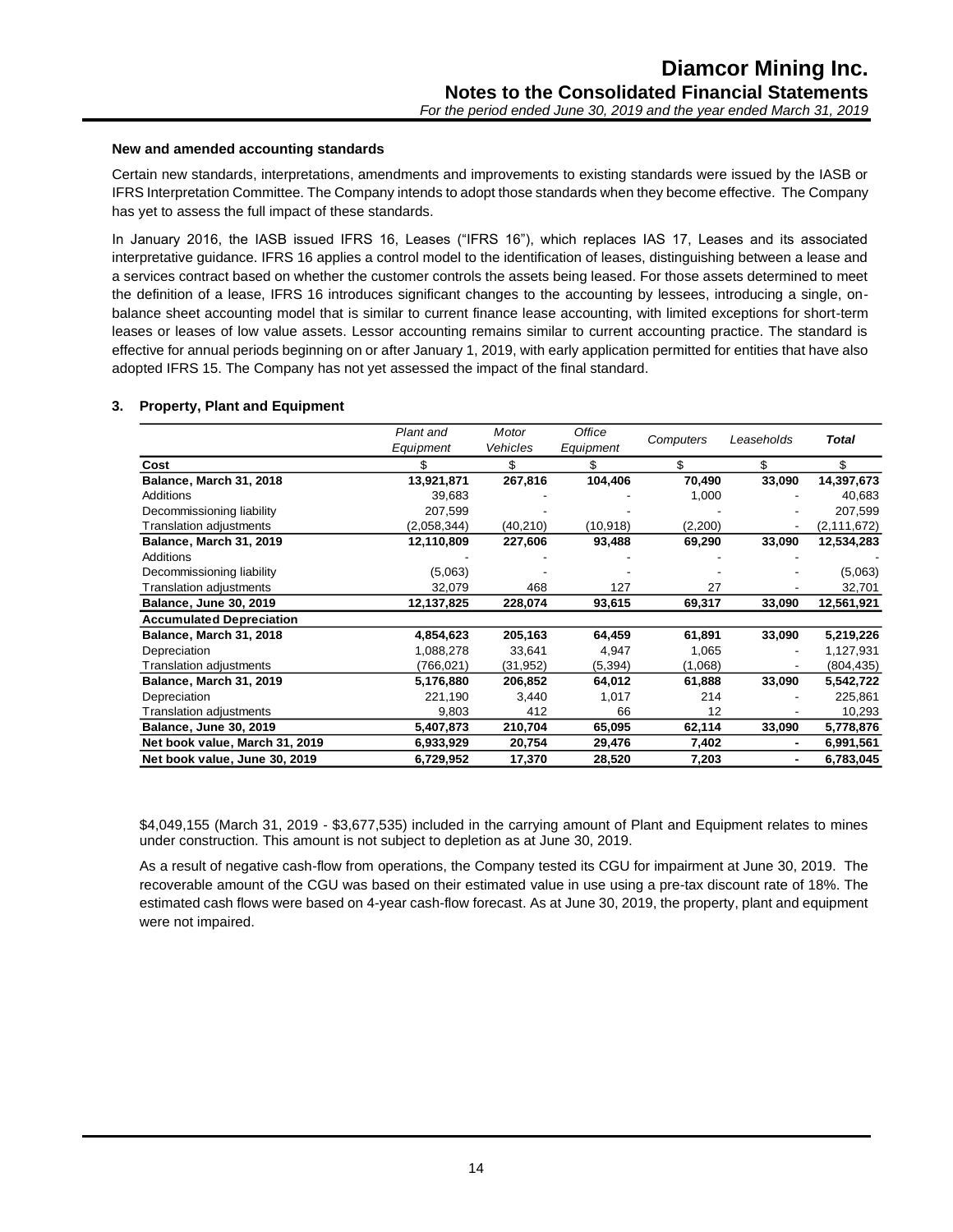#### **4. Long-Term Debt and Due to Nozala Investments**

#### *Long-term debt*

Long-term debt consists of the following:

|                                       |                      | <b>June 30,</b> | March 31,    |
|---------------------------------------|----------------------|-----------------|--------------|
|                                       | <b>Maturity Date</b> | 2019            | 2019         |
| Term loan 2 (b)                       | June 20, 2019        | 2,490,106       | 2,435,074    |
| Convertible debenture 2 (c)           | June 20, 2019        | 1.660.071       | 1,623,382    |
| Less: current portion due in one year |                      | (4, 150, 177)   | (4.058, 456) |
| Long-term portion                     |                      | ۰               | -            |

- a) Term loan 1 was issued in March 2011, bore interest at an annual fixed rate of 7% and had a 5-year term with payments commencing in April 2013. In January 2016, the Company and Tiffany & Co. agreed to defer any remaining payments on the loan until July 2016. The interest rate on the loan was adjusted to 9%, at which time the principal and interest is payable monthly at \$142,992 in accordance with a 16-month amortization schedule. The Company has the right to repay the outstanding principal and any accrued and unpaid interest under this loan at any time without notice or penalty. In February 2017, the Company and Tiffany & Co. agreed to a payment deferral until June 2017 at which time the loan was paid in full.
- b) Term loan 2 was issued in November 2012, bears interest at an annual fixed rate of 9% and had a 5-year term with payments expected to start in January 2014. On February 4, 2014, December 31, 2014 and again in January 2016, the Company and Tiffany & Co. agreed to defer any payments on the \$2,400,000 term loan until July 2016. This loan is secured by a promissory note until July 2016, at which time principal and interest is payable monthly at \$104,059 in accordance with a 36-month amortization schedule. The Company has the right to repay the outstanding principal and any accrued and unpaid interest under this loan at any time without notice or penalty. In February 2017, the Company and Tiffany & Co. agreed to a payment deferral until June 2017 at which time the outstanding payments were made, and scheduled payments recommenced. In September 2017, the Company and Tiffany & Co. informally agreed to suspend and accrue the ongoing payments to allow the Company to conserve operating capital in the short-term. The recommencement of scheduled payments is targeted by the Company for calendar 2020.
- c) Convertible debenture 2 was issued in November 2012, bears interest at an annual fixed rate of 9% and had a 5-year term. On February 4, 2014, December 1, 2014 and again in January 2016 the Company and Tiffany & Co. agreed to defer any payments on the \$1,600,000 convertible debenture until July 2016. The Company was required to make blended monthly payments of \$69,372 commencing in July 2016. The principal amount and accrued interest is convertible by the holder into common voting shares of the Company at \$1.60 per share. The value attributed to the equity conversion option was nil. The Company has the right to repay the outstanding principal and any accrued and unpaid interest, without penalty, on not less than 30 days' notice and subject to the conversion rights contained in the convertible debenture. In February 2017, the Company and Tiffany & Co agreed to a payment deferral until June 2017 at which time the outstanding payments were made, and scheduled payments recommenced. In September 2017, the Company and Tiffany & Co. informally agreed to suspend and accrue the ongoing payments to allow the Company to conserve operating capital in the short-term. The recommencement of scheduled payments is targeted by the Company for calendar 2020.
- d) Term loan 1 and 2 and convertible debenture 2 are secured by a general security agreement which states the loans are secured by 100% of the general assets of the Company.

#### *Due to Nozala Investments*

The amount due to Nozala Investments (a related party, which owns 30% shareholding interest in DMI Minerals South Africa (Pty) Ltd.) of \$1,713,157 (March 31, 2019 - \$1,654,241) carries a floating interest rate of 13.25% (South African prime plus 3%), unsecured, currently has no set terms of repayment and is not expected to be repaid in the following fiscal year. The loan amount received is principally being used for the ongoing operations of DMI Minerals South Africa (Pty) Ltd., including the purchase of certain mineral rights and assets from De Beers Consolidated Mines Limited. The loan is denominated in South African Rand and no payments were made in the period ended June 30, 2019 or the year ended March 31, 2019. The loan is subordinated and ranks behind the claims of all external creditors of DMI Minerals South Africa (Pty) Ltd, until the fair value of its assets exceeds its liabilities.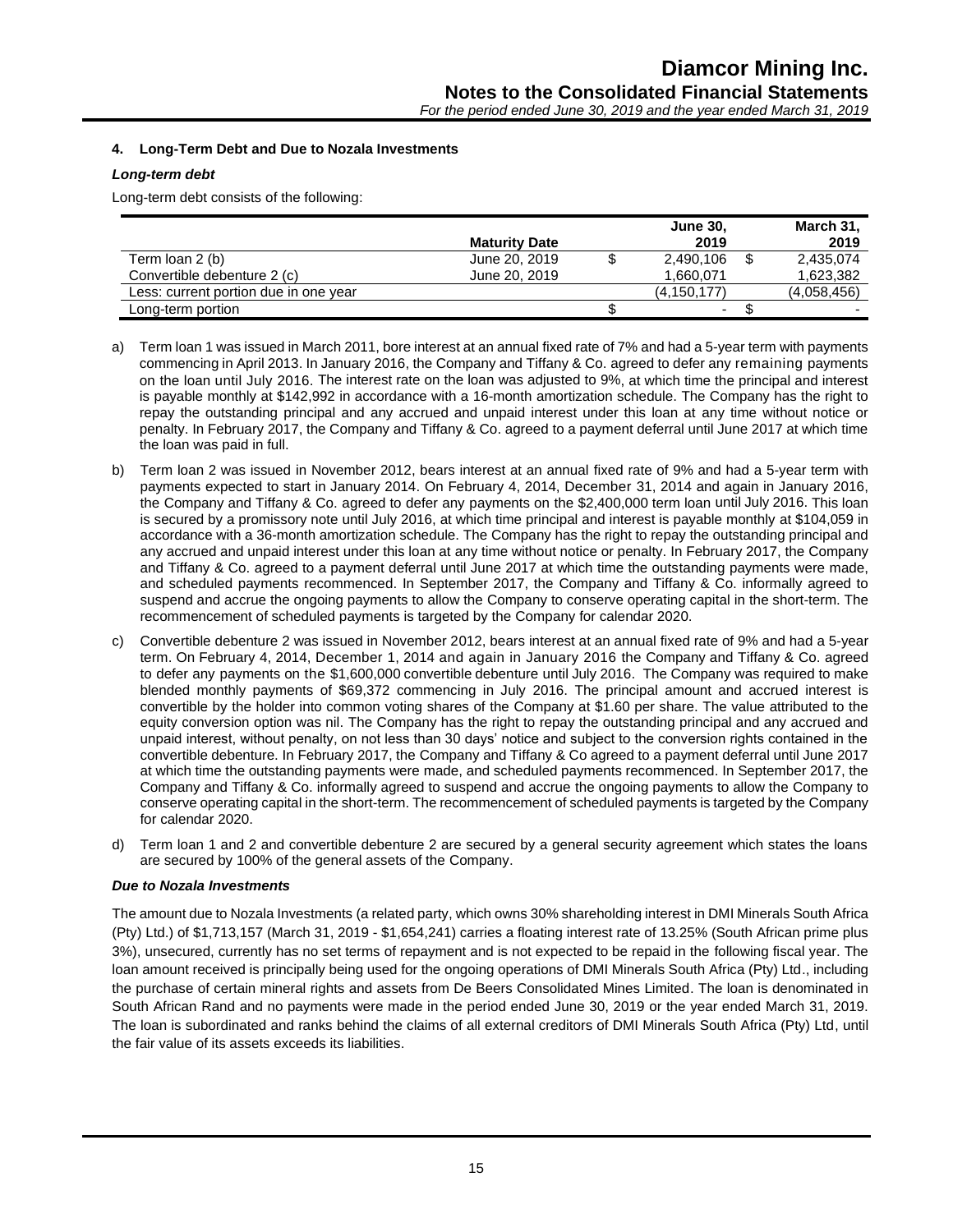#### **5. Decommissioning Liability**

The total decommissioning liability was based on the Company's estimated costs to reclaim and abandon the mines and facilities. The Company has estimated the costs related to the decommissioning liability based on the South African Department of Mineral Reserves estimate of required decommissioning costs, adjusted for inflation. The Company has estimated the net present value of the decommissioning obligation to be \$484,793 (March 31, 2019 - \$479,560) based on an undiscounted total future liability of \$657,793. The decommissioning liability was based on using a South African inflation rate of 5.10%. The long-term portion of the liability was discounted using a South African risk-free rate of 7.23%. These costs are expected to be incurred in approximately 4 years.

The continuity of the decommissioning liability as at June 30, 2019:

|                                    | June 30, 2019 | March 31, 2019 |
|------------------------------------|---------------|----------------|
| Balance, beginning of year         | \$<br>479.560 | \$<br>296,084  |
| Change in estimate                 | (5,063)       | 207,599        |
| Accretion recorded during the year | 9.346         | 21,050         |
| <b>Translation adjustment</b>      | 950           | (45,173)       |
|                                    | 484,793       | 479.560        |

#### **6. Share Capital**

| Number of shares |                   |  |
|------------------|-------------------|--|
|                  |                   |  |
|                  |                   |  |
|                  |                   |  |
| 54,659,623       | \$ 31,278,037     |  |
| 9,226,265        | 2,796,654         |  |
| 63,885,888       | \$ 34,074,691     |  |
|                  |                   |  |
| 63,885,888       | 34,074,691<br>\$. |  |
|                  |                   |  |

The weighted average number of shares outstanding for the year was 63,885,888 (March 31, 2019 – 61,165,204). Loss per share is calculated as the net loss attributable to the equity holders of the parent divided by the weighted average of shares outstanding at the end of the year.

- a) 5,715,950 units were issued at a price of \$0.35 in a private placement completed on June  $20^{th}$ , 2018. Each unit comprised a common share and a half warrant, each warrant was valued at \$0.1070.
- b) 3,510,315 units were issued at a price of \$0.35 in a private placement completed on August  $29^{th}$ , 2018. Each unit comprised a common share and a half warrant, each warrant was valued at \$0.0664.

The Company paid broker fees consisting of a cash payment of March 31, 2019 – \$8,328) and broker warrants of March 31, 2019 - 23,794 which have been recorded as share issue costs.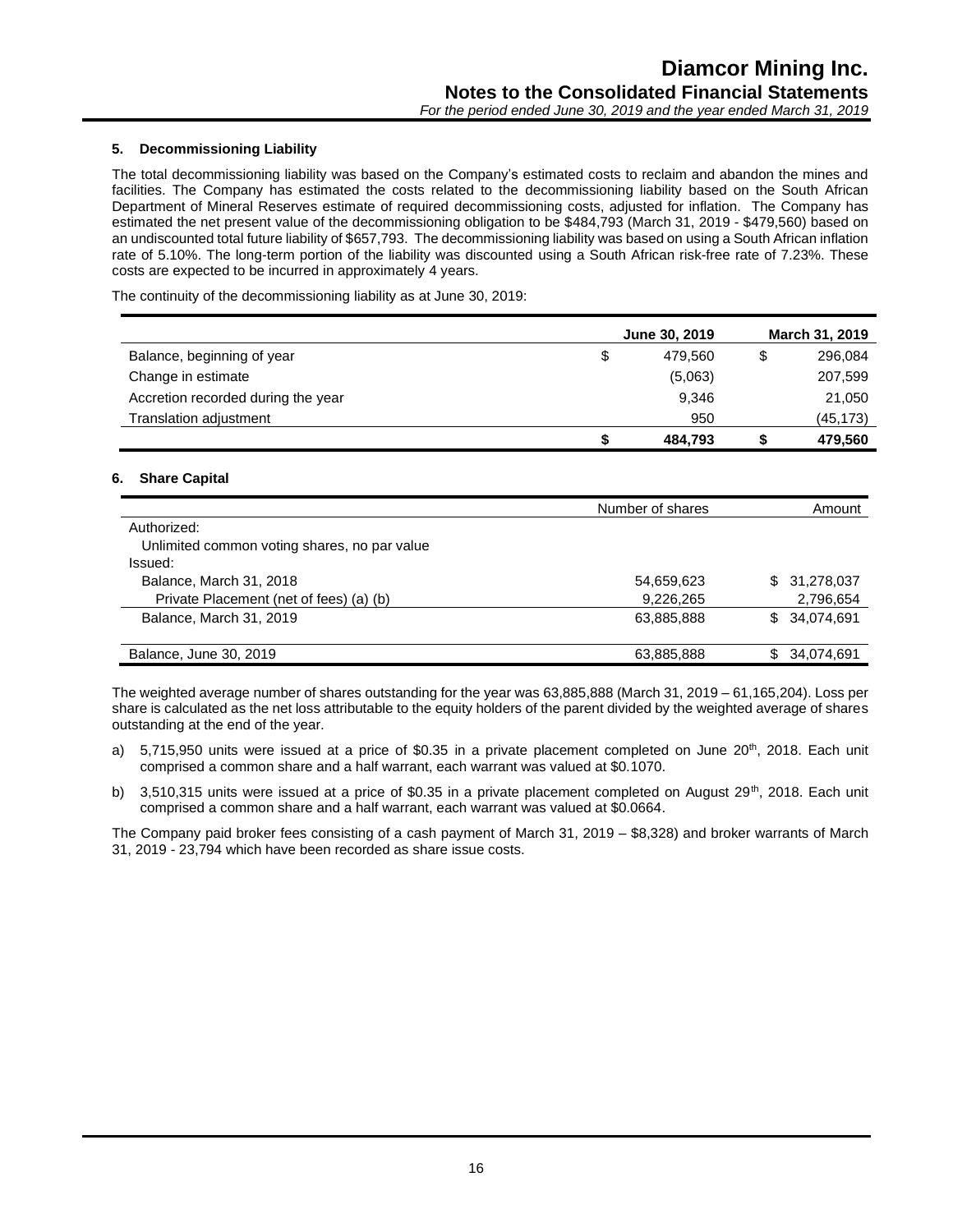#### *Warrants*

The following table summarizes the activity with respect to warrants issued, exercised and expired during the year:

|                                |            | June 30, 2019         |                 | March 31, 2019        |
|--------------------------------|------------|-----------------------|-----------------|-----------------------|
|                                |            | Weighted              |                 | Weighted              |
|                                | Number of  | Average               | Number of       | Average               |
|                                | Warrants   | <b>Exercise Price</b> | Warrants        | <b>Exercise Price</b> |
| Outstanding, beginning of year | 10,174,649 | \$1.04                | 7.104.523       | \$1.38                |
| Warrants expired               |            |                       | (1,566,800)     | 1.25                  |
| Warrants issued                |            |                       | 4,636,926       | 0.60                  |
| Outstanding, end of period     | 10,174,649 | \$1.04                | 10,174,649      | \$1.04                |
| Exercisable, end of period     | 10,174,649 | \$1.04                | 10,174,649      | \$1.04                |
|                                |            |                       | June 30, 2019   | March 31, 20198       |
| Balance, beginning of year     |            |                       | \$<br>2,090,956 | \$<br>2.789.514       |
| Warrants expired               |            |                       |                 | (1, 122, 769)         |
| Warrants issued                |            |                       |                 | 424.211               |
| Balance, end of year           |            |                       | 2,090,956       | 2,090,956             |

There were nil warrants issued in the period ended June 30, 2019 as part of the private placement of units (March 31, 2019 - 4,636,926). The warrant valuation was calculated using the Black-Scholes pricing model with the following assumptions: zero dividend yield, expected volatility of 58% and risk-free rate of 1.92%. Warrant pricing models require the input of highly subjective assumptions including the expected price volatility. Changes in the subjective input assumptions can materially affect the fair value estimated, and therefore the existing models do not necessarily provide a reliable single measure of the fair value of the Company's warrants. The warrants issued in the year ended March 31, 2019 are exercisable for a period of three years from the date of issue.

The Company may modify the terms of warrants originally granted. When modifications exist, the Company will maintain the original fair value of the warrant.

| Number of warrants outstanding |                | Weighted average |                 |
|--------------------------------|----------------|------------------|-----------------|
| and exercisable                | Exercise Price | remaining life   | Expiry date     |
| 2,952,345                      | \$1.60         | 0.17             | August 31, 2019 |
| 2,585,378                      | \$1.20         | 0.94             | June 9, 2020    |
| 2,863,169                      | \$0.60         | 1.97             | June 20, 2021   |
| 1,773,757                      | \$0.60         | 2.17             | August 29, 2021 |
| 10,174,649                     |                |                  |                 |

The following warrants were outstanding at June 30, 2019:

#### *Stock options*

The Company amended a formal stock option plan on December 18, 2018 and follows the TSX Venture Exchange (the "Exchange") policy under which it is authorized to grant options to Directors, employees and consultants to acquire up to 12,777,177 of its issued and outstanding common shares. Under the policy, the exercise price of each option is equal to the market price of the Company's stock, less applicable discounts permitted by the Exchange, as calculated on the date of grant. The options can be granted for a maximum term of 5 years.

The following table summarizes the activity with respect to options granted and exercised during the year:

|                                |                          | June 30, 2019         |             | <b>March 31 2019</b>    |
|--------------------------------|--------------------------|-----------------------|-------------|-------------------------|
|                                | Weighted Average         |                       | Number of   | <b>Weighted Average</b> |
|                                | Number of options        | <b>Exercise Price</b> | Options     | <b>Exercise Price</b>   |
| Outstanding, beginning of year | 2,950,000                | \$1.00                | 5,320,000   | \$1.14                  |
| Options expired                | $\overline{\phantom{a}}$ | -                     | (2,370,000) | \$1.35                  |
| Outstanding, end of year       | 2,950,000                | \$1.00                | 2,950,000   | \$1.00                  |
| Exercisable, end of year       | 2,950,000                | \$1.00                | 2,950,000   | \$1.00                  |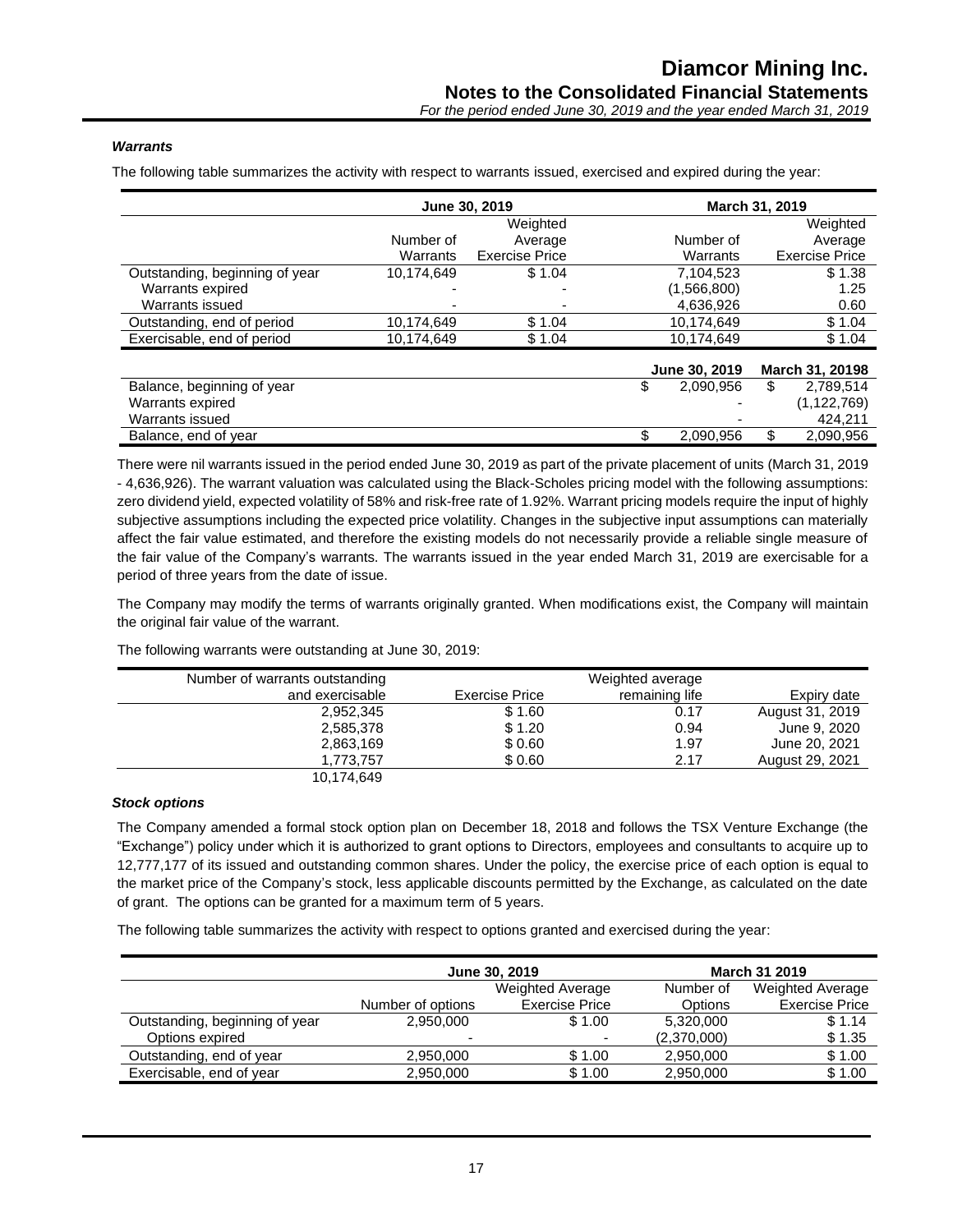## **Diamcor Mining Inc.**

### **Notes to the Consolidated Financial Statements**

*For the period ended June 30, 2019 and the year ended March 31, 2019*

| The following stock options were outstanding at June 30, 2019: |                |                  |                |
|----------------------------------------------------------------|----------------|------------------|----------------|
| Number of options outstanding                                  |                | Weighted average |                |
| and exercisable                                                | Exercise Price | remaining life   | Expiry date    |
| 400,000                                                        | \$1.00         | 1.67             | March 2, 2021  |
| 2.550.000                                                      | \$1.00         | 1.73             | March 21, 2021 |
| 2,950,000                                                      |                |                  |                |

The following stock options were outstanding at March 31, 2019:

| Number of options outstanding |                | Weighted average |                |
|-------------------------------|----------------|------------------|----------------|
| and exercisable               | Exercise Price | remaining life   | Expiry date    |
| 400.000                       | \$1.00         | 1.92             | March 2, 2021  |
| 2.550.000                     | \$1.00         | .98              | March 21, 2021 |
| 2,950,000                     |                |                  |                |

#### *Share-based compensation*

There were nil options issued by the Company in the period ended June 30, 2019 (March 31, 2019 - nil).

#### **7. Contributed Surplus**

| <b>Balance, March 31, 2018</b> | 10,448,426 |
|--------------------------------|------------|
| Expiry of warrants (note 6)    | 1.122.769  |
| <b>Balance, March 31, 2019</b> | 11.571.195 |
|                                |            |
| <b>Balance, June 30, 2019</b>  | 11,571,195 |

#### **8. Related Party Transactions**

The Company paid or accrued the following to Directors, officers, and to companies controlled by Directors of the Company:

|                         | <b>June 30,</b><br>2019 | March 31,<br>2019        |
|-------------------------|-------------------------|--------------------------|
| Salaries and consulting | \$107,400               | \$429,600                |
| Directors fees          | 18,000                  | 84,500                   |
| <b>Incentives</b>       | 200,000                 | $\overline{\phantom{0}}$ |

As at June 30, 2019, the Company owed \$261,428 (March 31, 2019 - \$55,774) to Directors of the Company and companies controlled by a Director amounts are included in accounts payable. In August 2019 \$155,000 of related party accounts payable were settled as a result of related parties participating in an announced financing (Note 16)

These transactions were in the normal course of operations and are measured at fair value at initial recognition.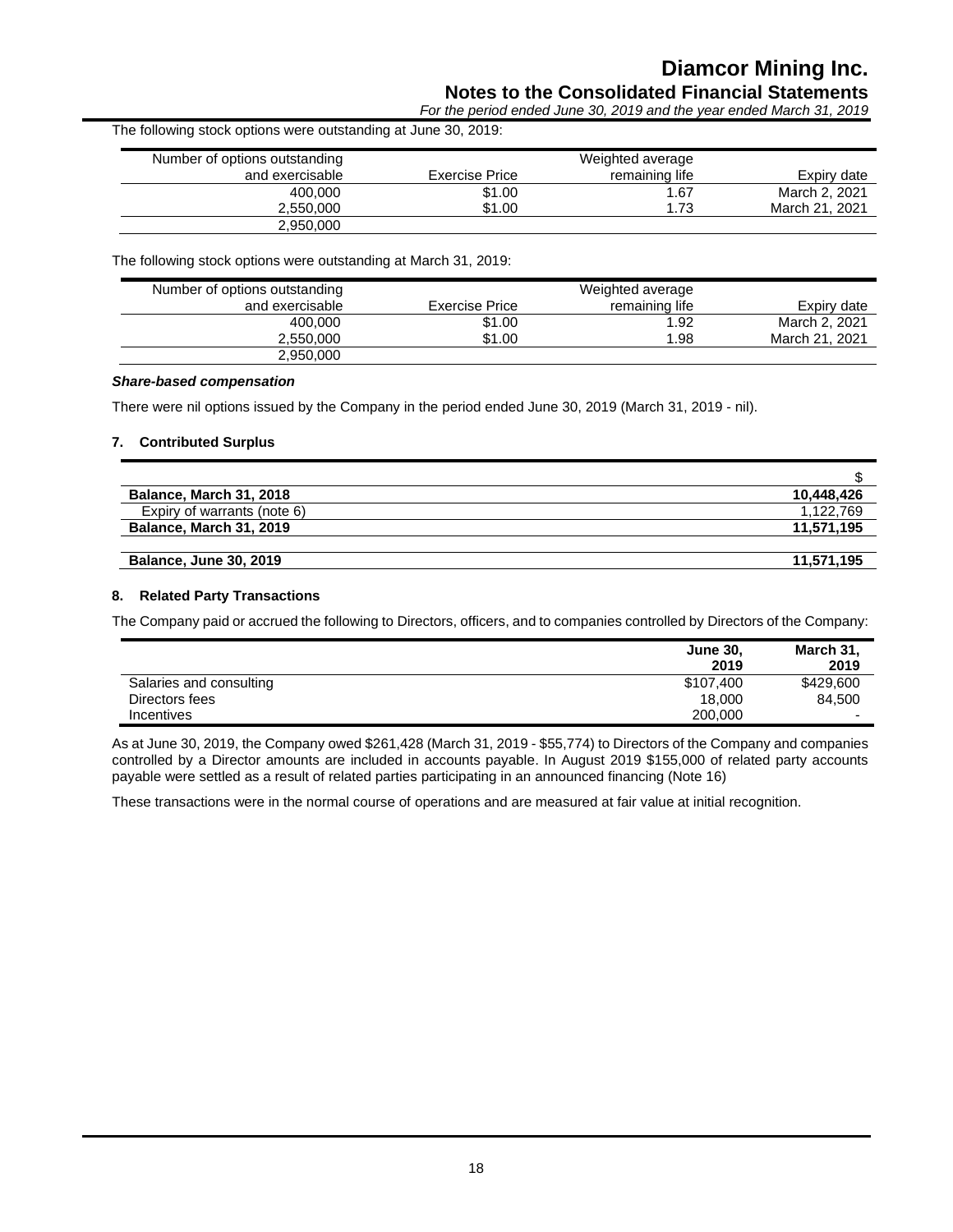#### **9. Segmented Information**

The Company's primary business is the exploration and development of diamond properties in Africa so there is only one reportable operating segment. The reportable segments are those operations whose operating results are reviewed by the Chief Operating decision makers to make decisions about resources to be allocated to the segment and assess its performance provided those operations pass certain quantitative thresholds. Operations whose revenues, earnings or losses, or assets exceed 10% of the total consolidated revenue, earnings or losses, or assets are reportable segments. In order to determine reportable segments, management reviewed various factors, including geographical locations and managerial structure.

Details of identifiable assets by geographic segments are as follows:

|                |    | <b>Total Assets</b> | Property,<br>Plant and<br>Equipment |    | Cash and<br>Equivalents and<br><b>Restricted Cash</b> |    | <b>Other Assets</b> |
|----------------|----|---------------------|-------------------------------------|----|-------------------------------------------------------|----|---------------------|
| June 30, 2019  |    |                     |                                     |    |                                                       |    |                     |
| Canada         | \$ | 236.321             | \$<br>2.062                         | \$ | 186,003                                               | \$ | 48,256              |
| South Africa   |    | 8,123,317           | 6,780,983                           |    | 768,111                                               |    | 574,223             |
|                | S  | 8,359,638           | \$<br>6,783,045                     | \$ | 954.114                                               |    | 622,479             |
| March 31, 2019 |    |                     |                                     |    |                                                       |    |                     |
| Canada         | \$ | 60.923              | \$<br>2.202                         | \$ | 19.732                                                | \$ | 38,989              |
| South Africa   |    | 8,641,564           | 6,989,359                           |    | 843,056                                               |    | 809,149             |
|                |    | 8,702,487           | \$<br>6,991,461                     |    | 862,788                                               |    | 848.138             |

#### **10. Financial Instruments**

#### *Fair values*

IFRS defines fair value as the price that would be received to dispose of an asset or paid to transfer a liability in an orderly transaction between market participants at the measurement date. The Company classifies the fair value of the financial instruments according to the following hierarchy based on the amount of observable inputs used to value the instrument.

- Level 1 Inputs to the valuation methodology are quoted prices for identical assets or liabilities in active markets.
- Level 2 Fair values of financial assets and liabilities in level 2 are based on inputs other than level 1. Inputs to the valuation methodology included quoted prices for identical assets or liabilities in active markets, and inputs that are observable for the asset or liability, either directly or indirectly, for substantially the full term of the financial instrument. Level 2 valuations are based on inputs, including quoted forward prices for commodities, time value and volatility factors, which can be substantially observed or corroborated in the marketplace.
- Level 3 Inputs to the valuation methodology are not based on observable market data.

The Company's financial instruments consist of cash and cash equivalents, restricted cash, accounts receivable, accounts payable, amounts due to Nozala Investments and long-term debt. The fair value of cash and cash equivalents and restricted cash, accounts receivable and accounts payable approximate their carrying values due to the short-term maturities of these items. The fair value of the Nozala Investments loan approximates the carrying value as the interest rate floats with prime. The fair value of the long-term debt approximates the carrying value as the interest rate is a market rate for similar instruments.

The Company's cash and cash equivalents and restricted cash have been assessed on the fair value hierarchy described above and are classified as Level 1.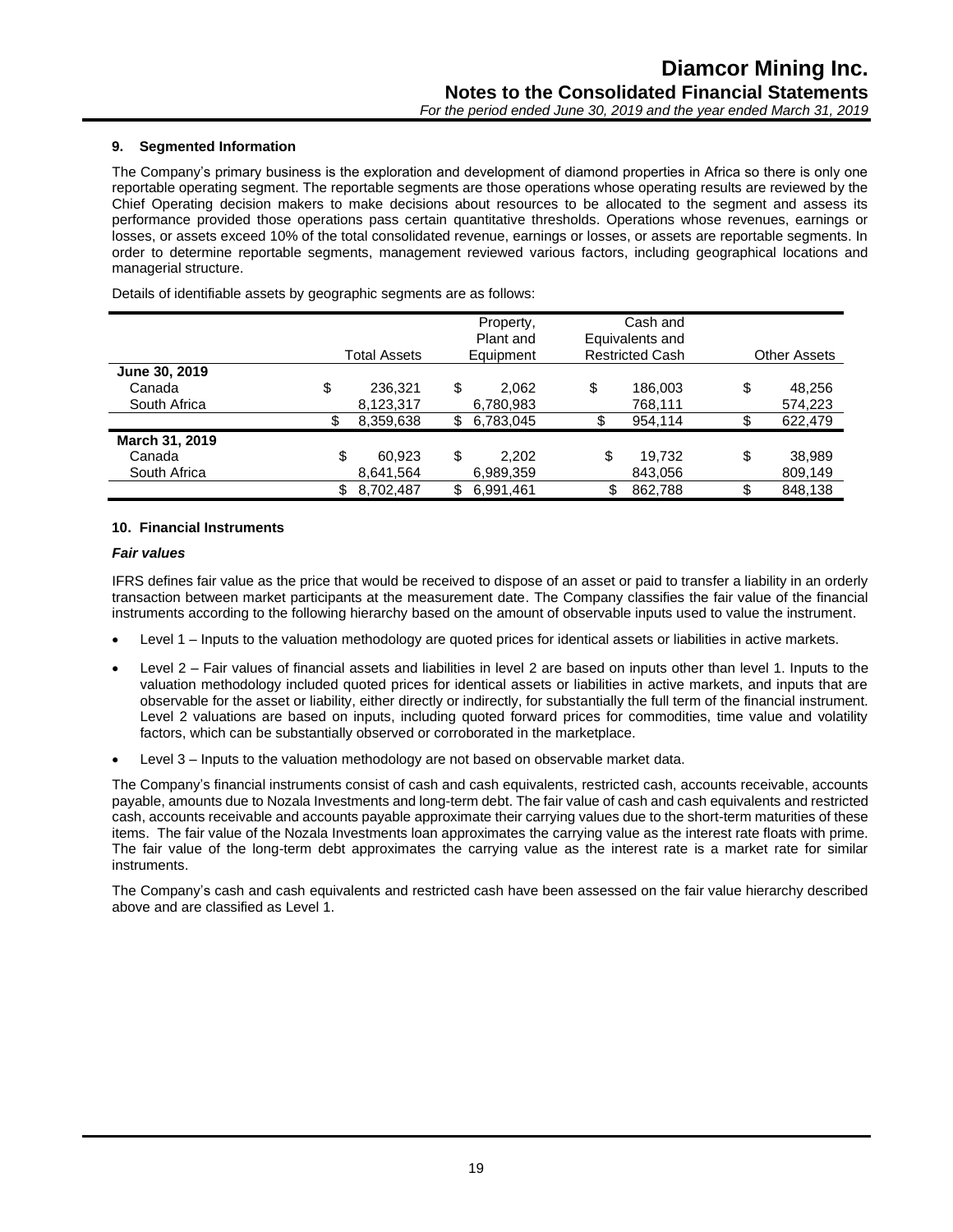#### *Financial risks*

The Company's activities result in exposure to a variety of financial risks, including risks related to credit, market risk (currency fluctuation and interest rates) and liquidity risk.

a) Credit risk

The Company is exposed to credit risk only with respect to uncertainties as to timing and collectability of accounts receivable, cash and cash equivalents and restricted cash. The Company mitigates credit risk through standard credit and reference checks. There are no material financial assets that the Company considers past due. The Company currently holds the majority of its cash and cash equivalents and restricted cash in large financial institutions in Canada and South Africa and does not expect any significant risk associated with those deposits. The accounts receivable includes sales taxes refundable due from the Government of South Africa and Canada \$232,992 (March 31, 2019 - \$184,861) as well as trade receivables of \$94,511 (March 31, 2019 - \$17,757). The Company does not foresee any significant risk in the collection of these accounts receivable.

The trade accounts receivable aging amounts are as follows:

|              | June 30, 2019            | March 31, 2019 |
|--------------|--------------------------|----------------|
| $0-30$ days  | \$94.511                 | \$17.757       |
| 31-90 days   | $\overline{\phantom{0}}$ |                |
| $120 + days$ | $\overline{\phantom{0}}$ |                |
| Total        | \$94,511                 | \$17,757       |

The maximum exposure to credit risk for the Company as the reporting date is the carrying value of cash and cash equivalents, restricted cash and trade receivables disclosed above.

b) Interest rate

The Company is not exposed to any material interest rate risk as the Company's long-term debt has a fixed rate of interest, except for the Nozala Investments loan which has a variable rate of interest of South African prime rate plus 3%. A 1% change in the South African prime rate would result in net loss changing by approximately \$8,600.

c) Foreign currency risk

The Company is exposed to financial risk arising from fluctuations in foreign exchange rates and the degree of volatility of these rates. The Company does not use derivative instruments to reduce its exposure to foreign currency risk.

The Company's subsidiaries in South Africa operate using principally the United States Dollar and the South African Rand and as such may be negatively affected by fluctuations in foreign exchange rates when translating from the currency of measurement of the Company's subsidiaries to the Company's reporting currency. The Company's monetary assets and liabilities denominated in South African Rand include:

|                                               | June 30, 2019 | March 31, 2019 |
|-----------------------------------------------|---------------|----------------|
| Cash and cash equivalents and restricted cash | \$768.111     | \$843,056      |
| Accounts receivable                           | 323.939       | 193.220        |
| Prepaids                                      | 8.650         |                |
| Accounts payable                              | 1.541.570     | 940.047        |
| Long-term debt                                | 1,713,157     | 1.654.241      |

A 5% change in the South African Rand would result in total net loss increasing or decreasing by approximately \$53,000.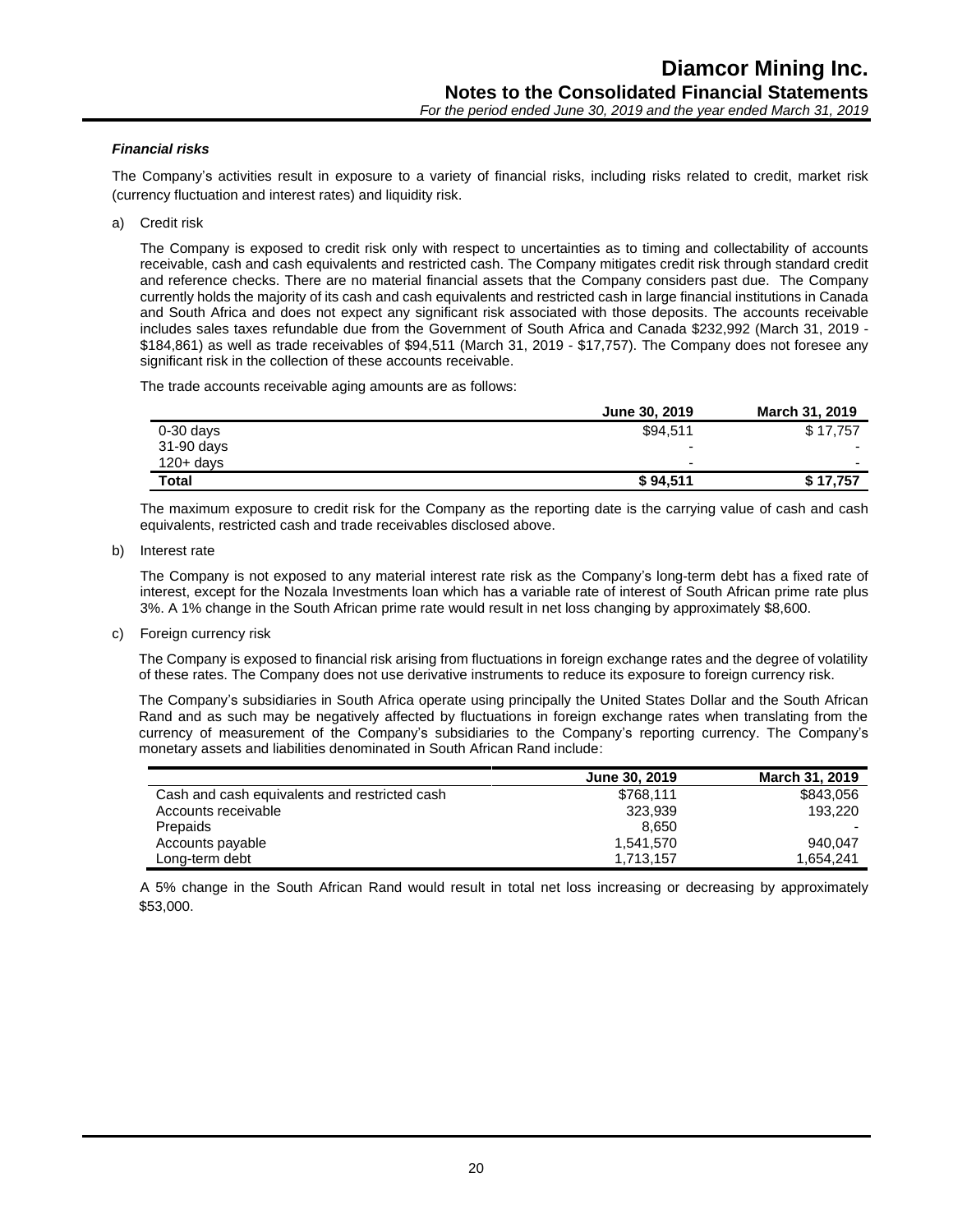d) Liquidity risk

Liquidity risk is the risk that the Company will not be able to meet its financial obligations when they fall due. The Company manages this risk through management of its cash flow from operations and its capital structure. Based on senior Management's and the Board of Directors' review of ongoing operations, the Company may revise timing of capital expenditures, bank loans, including project specific loans, or issue equity or a combination thereof.

The Company's current financial liabilities of \$6,599,243 are payable within one year. The Company enters contractual obligations in the normal course of business operations. Management believes the Company's requirements for capital expenditures, working capital and ongoing commitments (including long-term debt) can be financed from existing cash, issuing equity, cash flow provided by operating activities, existing bank loans and by acquiring new project loans.

The table below summarizes the maturity profile of the Company's financial liabilities as at June 30, 2019 based on contractual undiscounted payments:

|                            | <b>Current</b> | 2021                     | 2022                     | 2023                     | 2024 | <b>Thereafter</b>        |
|----------------------------|----------------|--------------------------|--------------------------|--------------------------|------|--------------------------|
| Accounts payable           | \$1,949,066    | $\overline{\phantom{0}}$ | $\overline{\phantom{0}}$ | $\overline{\phantom{0}}$ |      |                          |
| Long-term debt             | 4,150,177      | $\overline{\phantom{0}}$ | -                        |                          |      | $\overline{\phantom{0}}$ |
| Operating lease commitment | 43.308         | 43.308                   | 43.308                   | 43.308                   |      |                          |
| Deposits                   | 500,000        |                          |                          |                          |      |                          |
| Due to Nozala investments  |                | $\overline{\phantom{0}}$ | -                        |                          |      | 1,713,157                |
|                            | \$6.642,551    | \$43,308                 | \$,43,308                | \$43,308                 |      | \$1,713,157              |

e) Commodity price risk

Commodity price risk is the risk that the fair value or future cash flows will fluctuate because of changes in commodity prices. Commodity prices for diamonds are impacted by not only the relationship between the Canadian, United States Dollar and South African Rand, but also world economic events that dictate the levels of supply and demand. The Company is exposed to the risk of declining prices for diamonds resulting in a corresponding reduction in projected cash flow. Reduced cash flow may result in lower levels of capital being available for field activity, thus compromising the Company' capacity to grow production. The Company did not have any fixed price commodity price contracts in place as at or during the period ended June 30, 2019 and the year ended March 31, 2019. The Company' operational results and financial condition are largely dependent on the commodity price received for its diamond production. Diamond prices have fluctuated widely in recent years due to global and regional factors including supply and demand fundamentals, inventory levels, economic and geopolitical factors. A 5% change in the price of diamonds would result in total net loss changing by approximately \$58,000.

#### **11. Capital Management**

The Company's objectives when managing capital are: (i) to maintain a strong capital structure, which optimizes the cost of capital at acceptable risk; and (ii) to maintain investor, creditor and market confidence to sustain the future development of the business. The Company manages its capital structure and adjusts it considering changes in economic conditions and the risk characteristics of its underlying assets. The Company, from time-to-time, may adjust capital spending, issue new common shares, issue new debt or repay existing debt. The Company's capital is not subject to any restrictions.

The Company manages the following as capital:

|                                |   | June 30, 2019 |    | <b>March 31, 2019</b> |
|--------------------------------|---|---------------|----|-----------------------|
| Working capital                | S | (5,747,845)   | จ  | (4, 198, 620)         |
| Long-term debt                 |   | 4,150,177     | \$ | 4,058,456             |
| Shareholders' (deficit) equity |   | (896, 916)    | \$ | 924.429               |

Working capital is calculated based on current assets less current liabilities.

#### **12. Commitments**

The Company has a commitment to lease office space at a rate of \$3,609 per month (March 31, 2019 - \$3,469). The lease expires in May 2022. The minimum lease payments under this lease are \$43,308 per year (March 31, 2019 - \$41,628).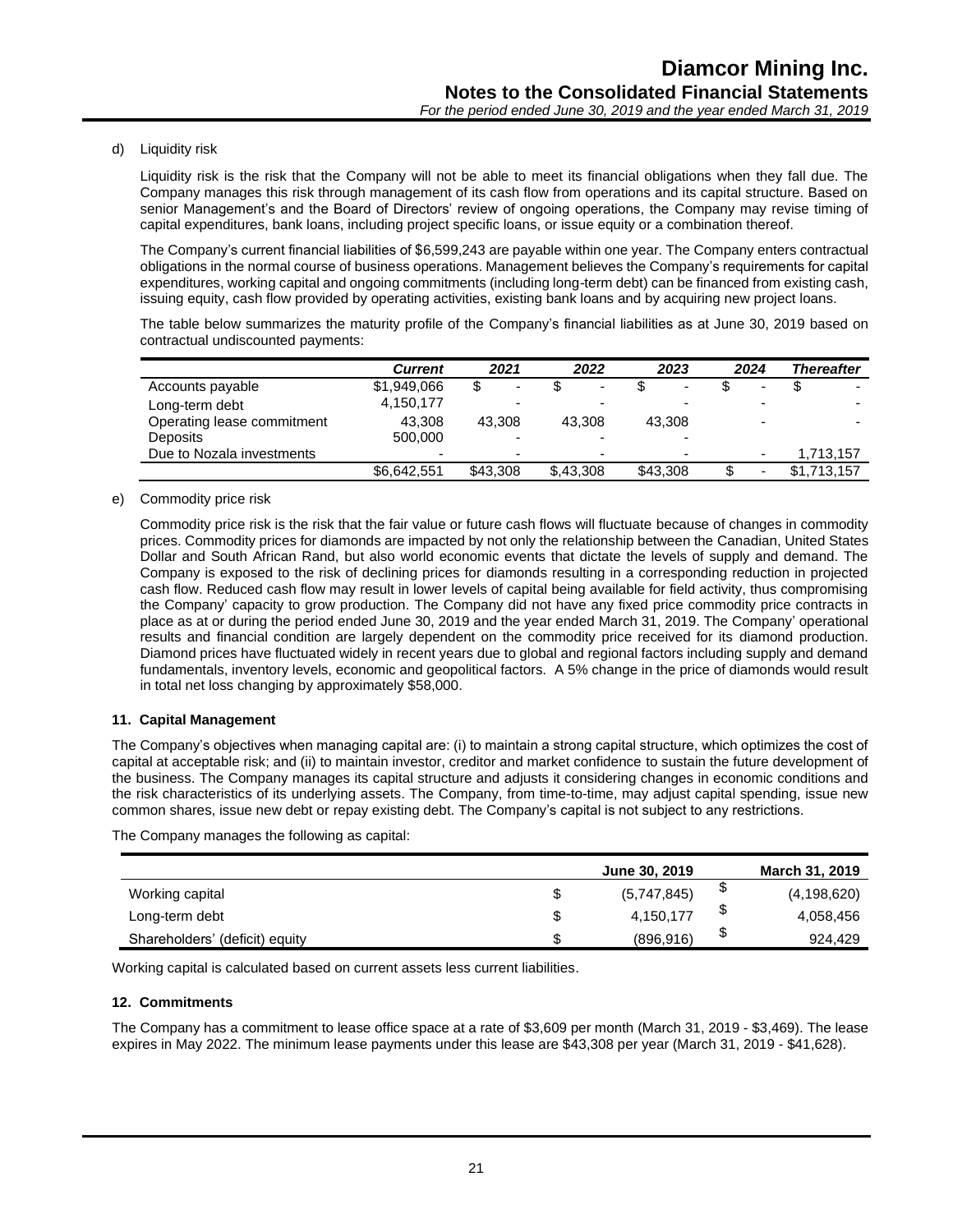#### **13. Accounts Payable**

Trade and other payables consist of the following components:

|                     | June 30, 2019 | <b>March 31, 2019</b> |
|---------------------|---------------|-----------------------|
| Trade payables      | 1.802.875     | 1,112,310             |
| Salary and benefits | 146.191       | 15,072                |
|                     | 1,949,066     | 1,127,382             |

Trade payables are non-interest bearing and are normally settled on 30-day terms.

#### **14. Restricted Cash**

These amounts are encumbered by a guarantee by Standard Bank of South Africa Limited for certain rehabilitation obligations and electrical guarantees. The encumbered amount as at June 30, 2019 was \$725,195 (March 31, 2019 - \$723,708).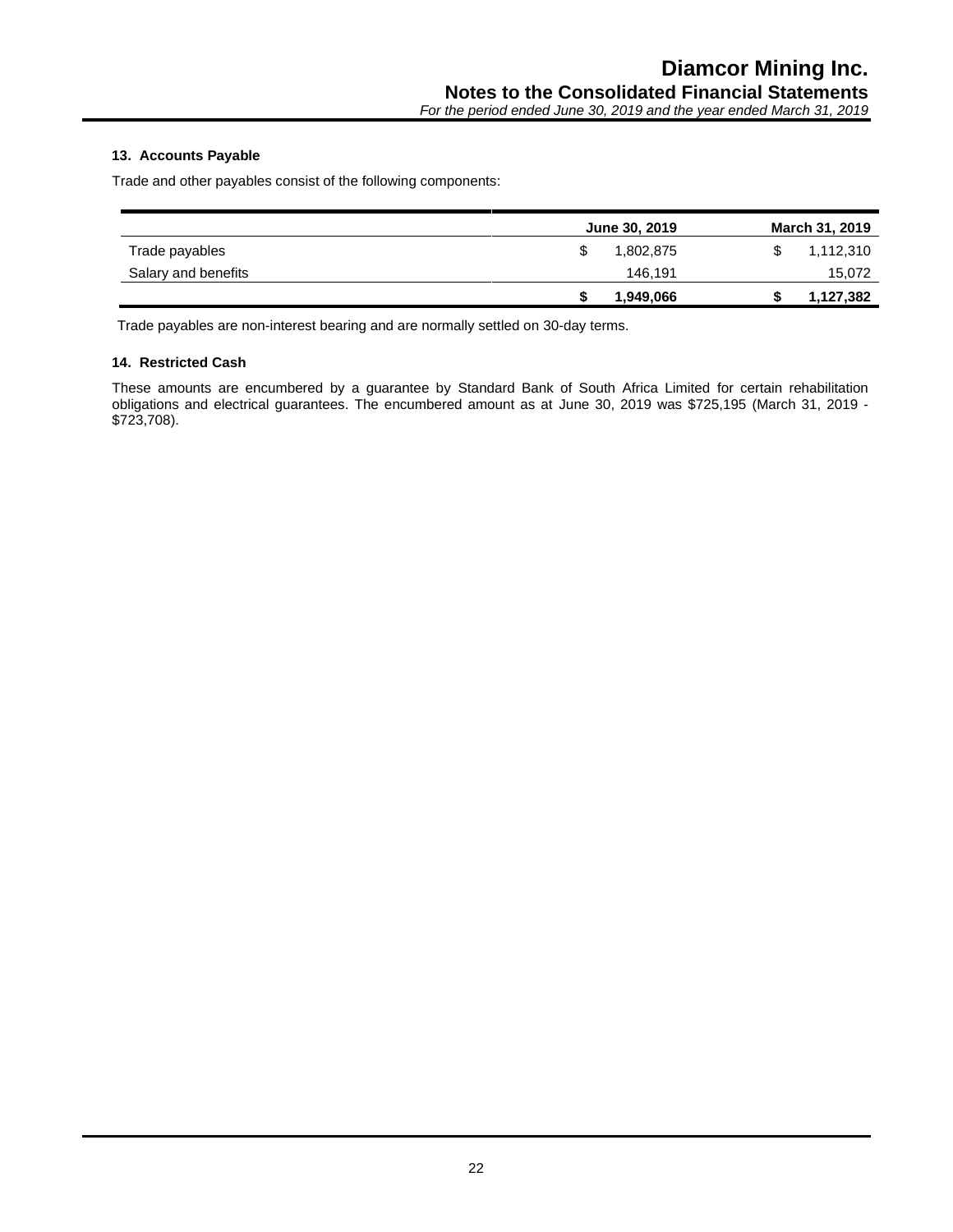#### **Non-Controlling Interests (NCI)**

Set out below is summarized financial information for the Company's subsidiary that has non-controlling interests that are material to the Company. The amounts disclosed for the subsidiary are before inter-company eliminations:

#### **DMI Minerals South Africa (Pty) Ltd.**

|                                                   |    | June 30, 2019 |    | March 31,2019  |  |
|---------------------------------------------------|----|---------------|----|----------------|--|
| <b>Summarized Statement of Financial Position</b> |    |               |    |                |  |
| <b>Current assets</b>                             | \$ | 861,469       | \$ | 917,949        |  |
| <b>Current liabilities</b>                        |    | 1,755,184     |    | 1,375,673      |  |
| <b>Current net assets</b>                         |    | (893, 715)    |    | (457, 724)     |  |
| Non-current assets                                |    | 4,928,605     |    | 5,447,640      |  |
| Non-current liabilities                           |    | 32,463,368    |    | 32,496,030     |  |
| <b>Non-current net assets</b>                     |    | (27.534.764)  |    | (27,048,390)   |  |
| <b>Net liabilities</b>                            |    | (28,428,478)  |    | (27, 506, 114) |  |
| <b>Summarized Statement of Comprehensive Loss</b> |    |               |    |                |  |
|                                                   |    |               |    |                |  |
| Sales                                             |    | 1,154,005     |    | 4,113,516      |  |
| Loss for the period                               |    | (869, 133)    |    | (4, 130, 084)  |  |
| Total comprehensive loss                          |    | (869, 133)    |    | (4, 130, 084)  |  |
| Loss allocated to NCI                             |    | (260, 740)    |    | (1,239,025)    |  |
| <b>Summarized Statement of Cash-Flows</b>         |    |               |    |                |  |
|                                                   |    |               |    |                |  |
| Cash-flows from                                   |    |               |    |                |  |
| operating activities                              |    | (19,036)      |    | (1,615,300)    |  |
| Cash-flows from                                   |    |               |    |                |  |
| investing activities                              |    | 46,760        |    | (42, 121)      |  |
| Cash-flows from                                   |    |               |    |                |  |
| financing activities                              |    | (99, 793)     |    | 1,695,745      |  |
| Net increase in cash and cash equivalents         | \$ | (72,069)      | \$ | 38,324         |  |